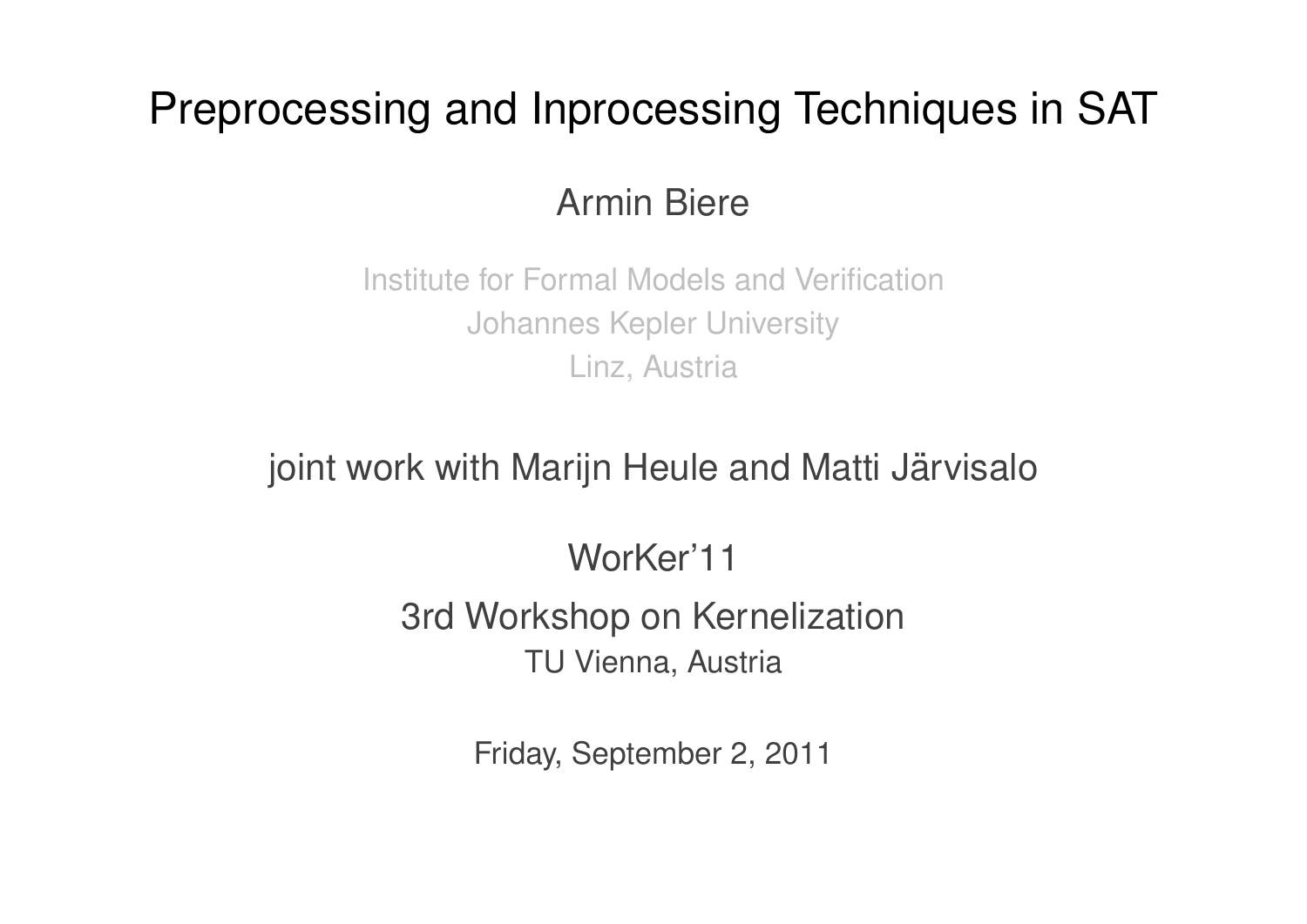- propositional logic:
	- **–** variables **tie shirt**
	- **–** negation ¬ (not)
	- **–** disjunction ∨ disjunction (or)
	- **–** conjunction ∧ conjunction (and)
- three conditions / clauses:
	- **–** clearly one should not wear a **tie** without a **shirt** ¬**tie**∨**shirt –** not wearing a **tie** nor a **shirt** is impolite **tie**∨**shirt –** wearing a **tie** and a **shirt** is overkill ¬(**tie**∧**shirt**) ≡ ¬**tie**∨ ¬**shirt**
- is the formula (¬**tie**∨**shirt**)∧(**tie**∨**shirt**)∧(¬**tie**∨ ¬**shirt**) satisfiable?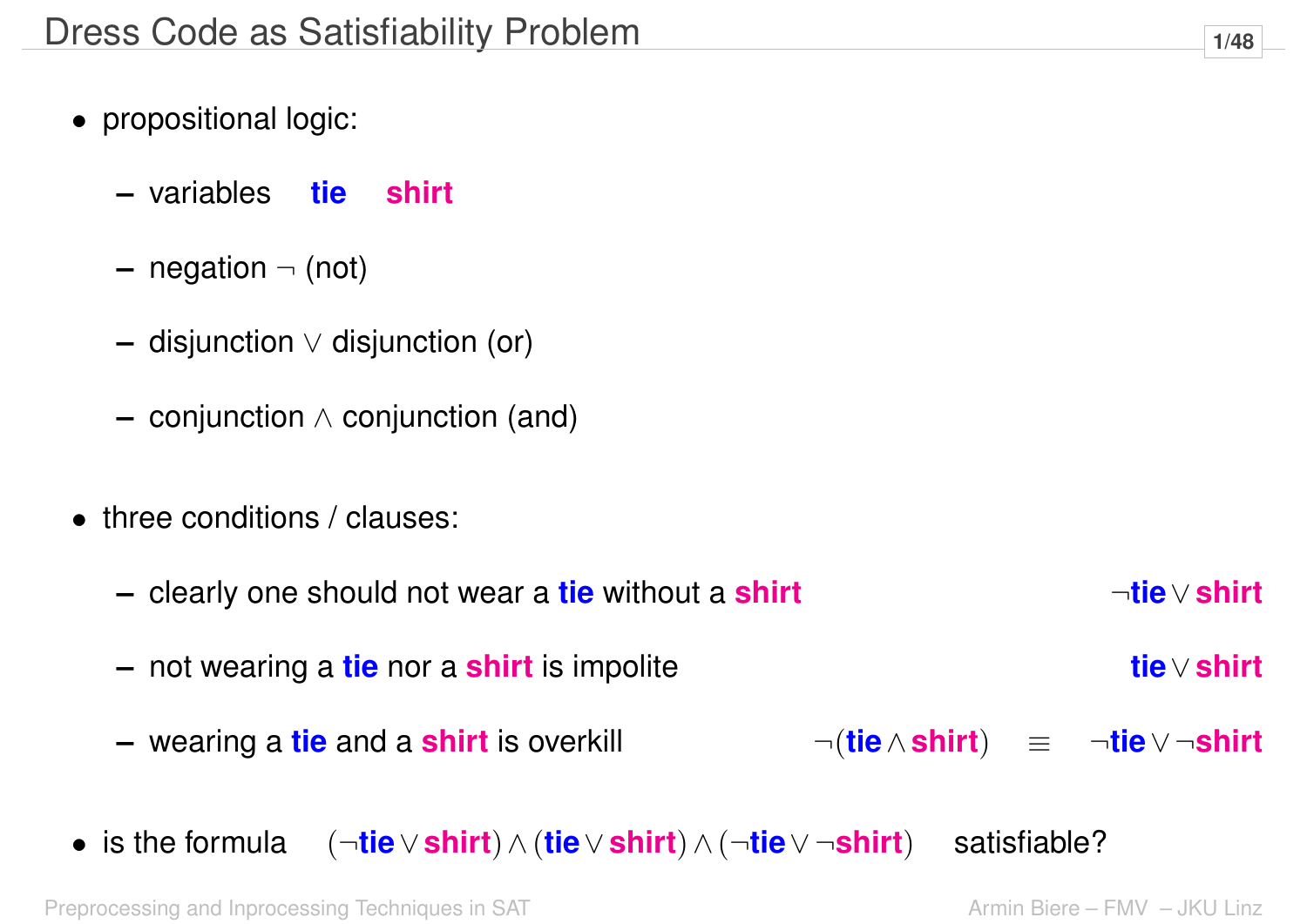Results of the SAT competition/race winners on the SAT 2009 application benchmarks, 20mn timeout

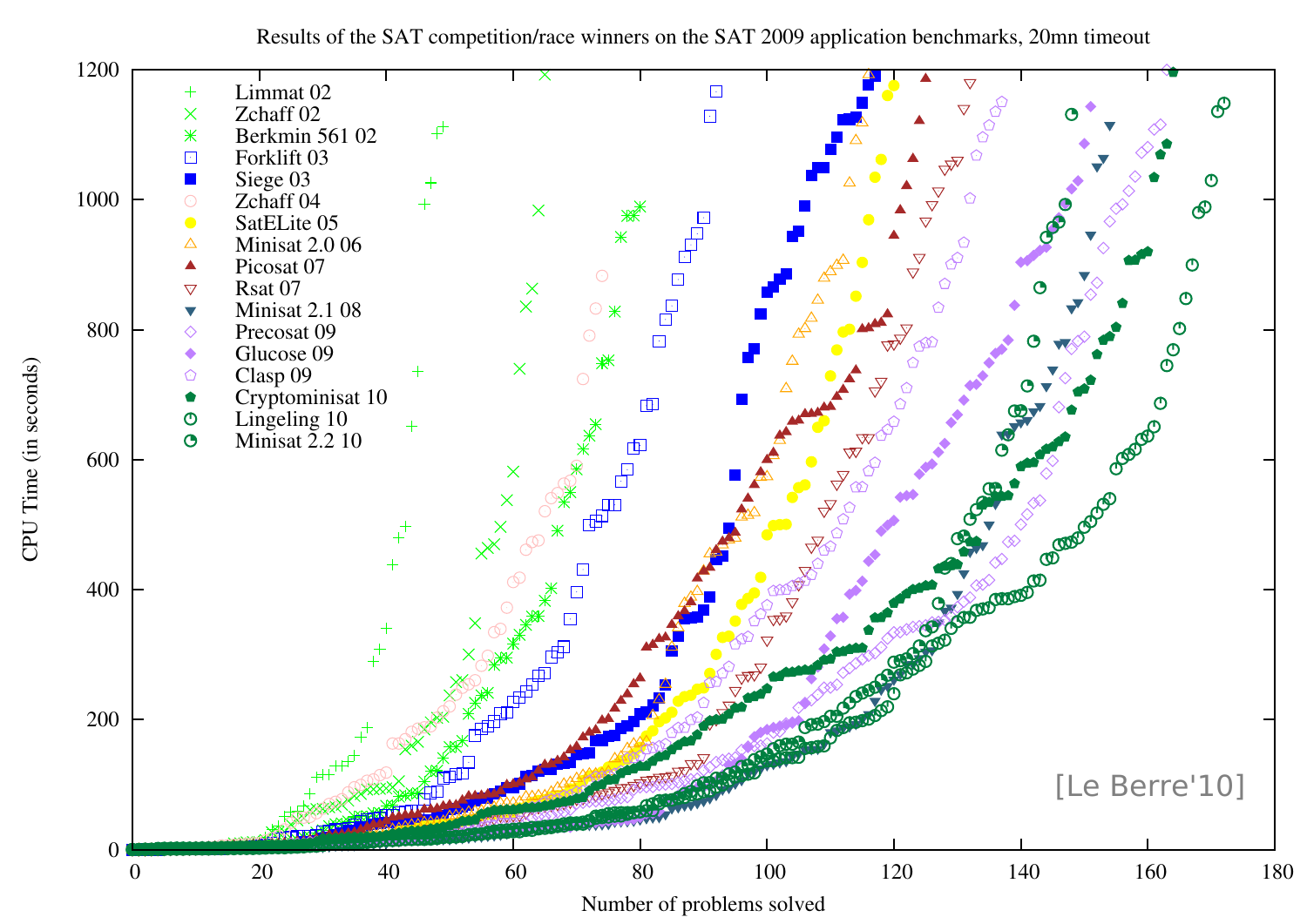- failed literal *probing*
- variable elimination (VE)
- inprocessing
- lazy hyper binary resolution
- blocked clause elimination (BCE)
- hidden tautologies elimination (HTE)
- unhiding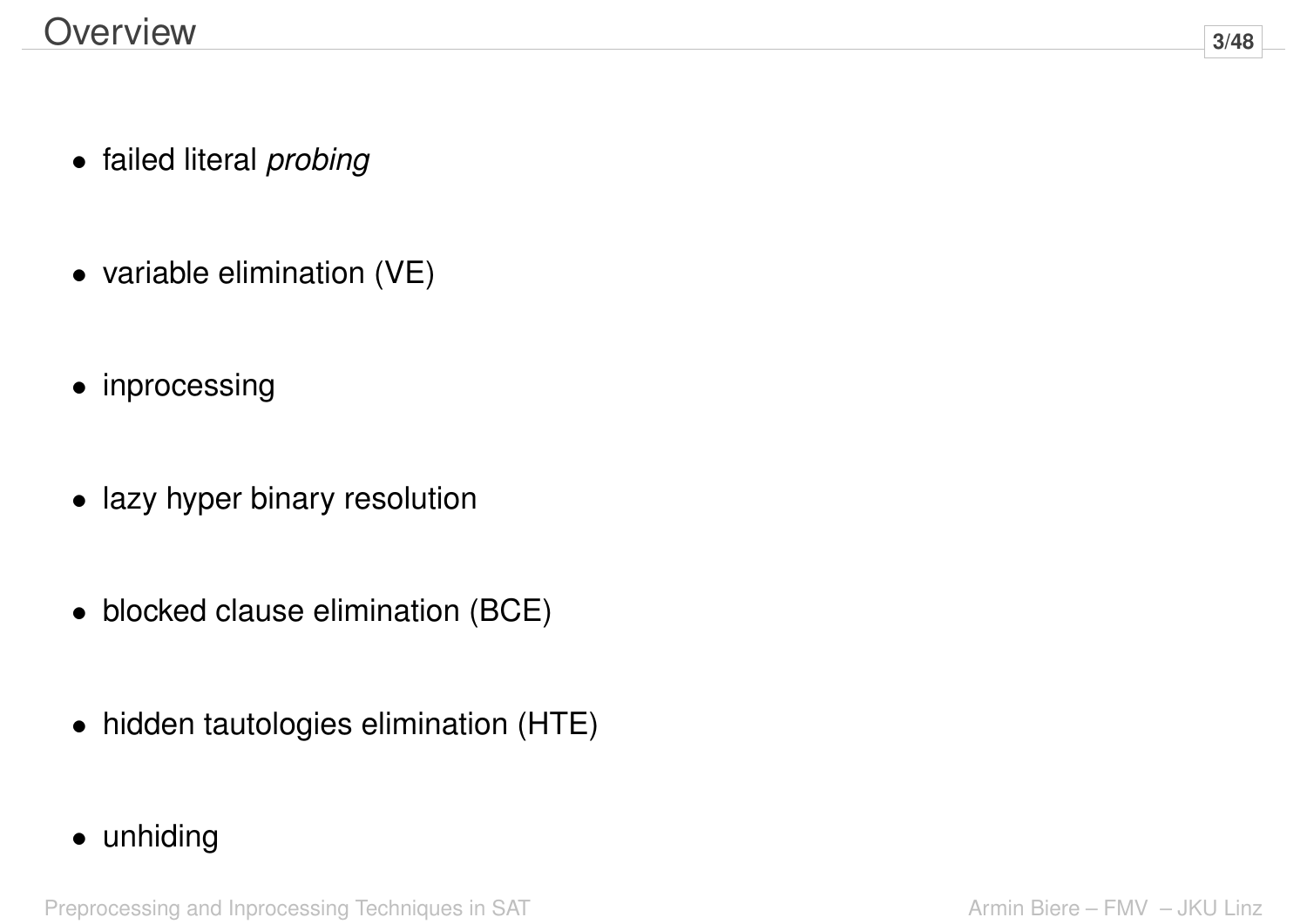## Failed Literal Probing **1/48**

*we are still working on tracking down the origin before* [Freeman'95] [LeBerre'01]

- key technique in look-ahead solvers such as Satz, OKSolver, March
	- **–** failed literal probing at all search nodes
	- **–** used to find the best decision variable and phase
- simple algorithm
	- 1. assume literal *l*, propagate (BCP), if this results in conflict, add unit clause  $\neg l$
	- 2. continue with all literals *l* until *saturation* (nothing changes)
- quadratic to cubic complexity
	- **–** BCP linear in the size of the formula **1st linear factor** 1st linear factor
	- **–** each variable needs to be tried 2nd linear factor
	- **–** and tried again if some unit has been derived **3rd linear factor**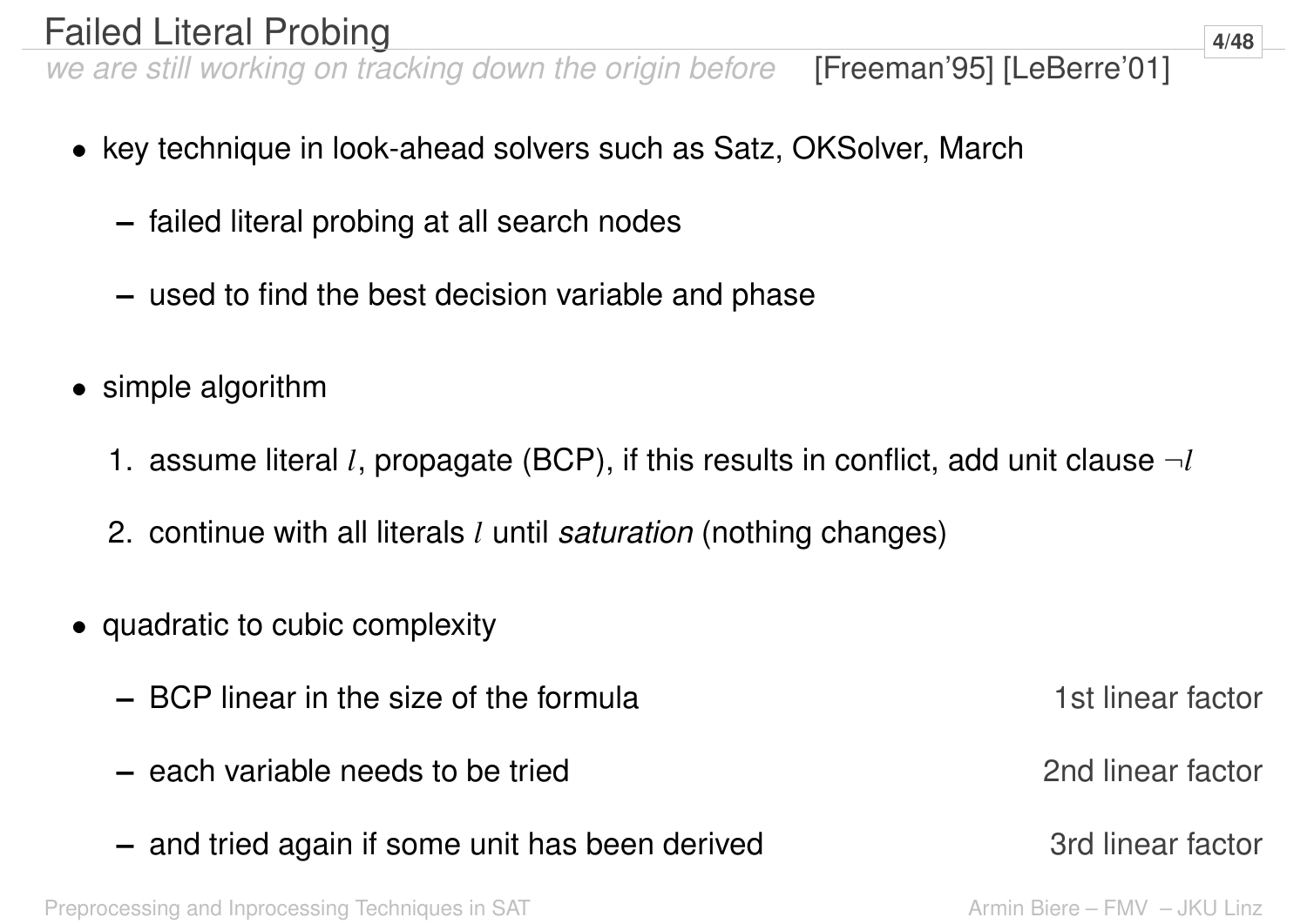- lifting
	- **–** complete case split: literals implied in all cases become units
	- **–** similar to Stålmark's method and Recursive Learning [PradhamKunz'94]
- asymmetric branching
	- **–** assume all but one literal of a clause to be false
	- **–** if BCP leads to conflict remove originally remaining unassigned literal
	- **–** implemented for a long time in MiniSAT but switched off by default
- generalizations:
	- **–** vivification [PietteHamadiSais ECAI'08]
	- **–** distillation [JinSomenzi'05][HanSomenzi DAC'07] probably most general (+ tries)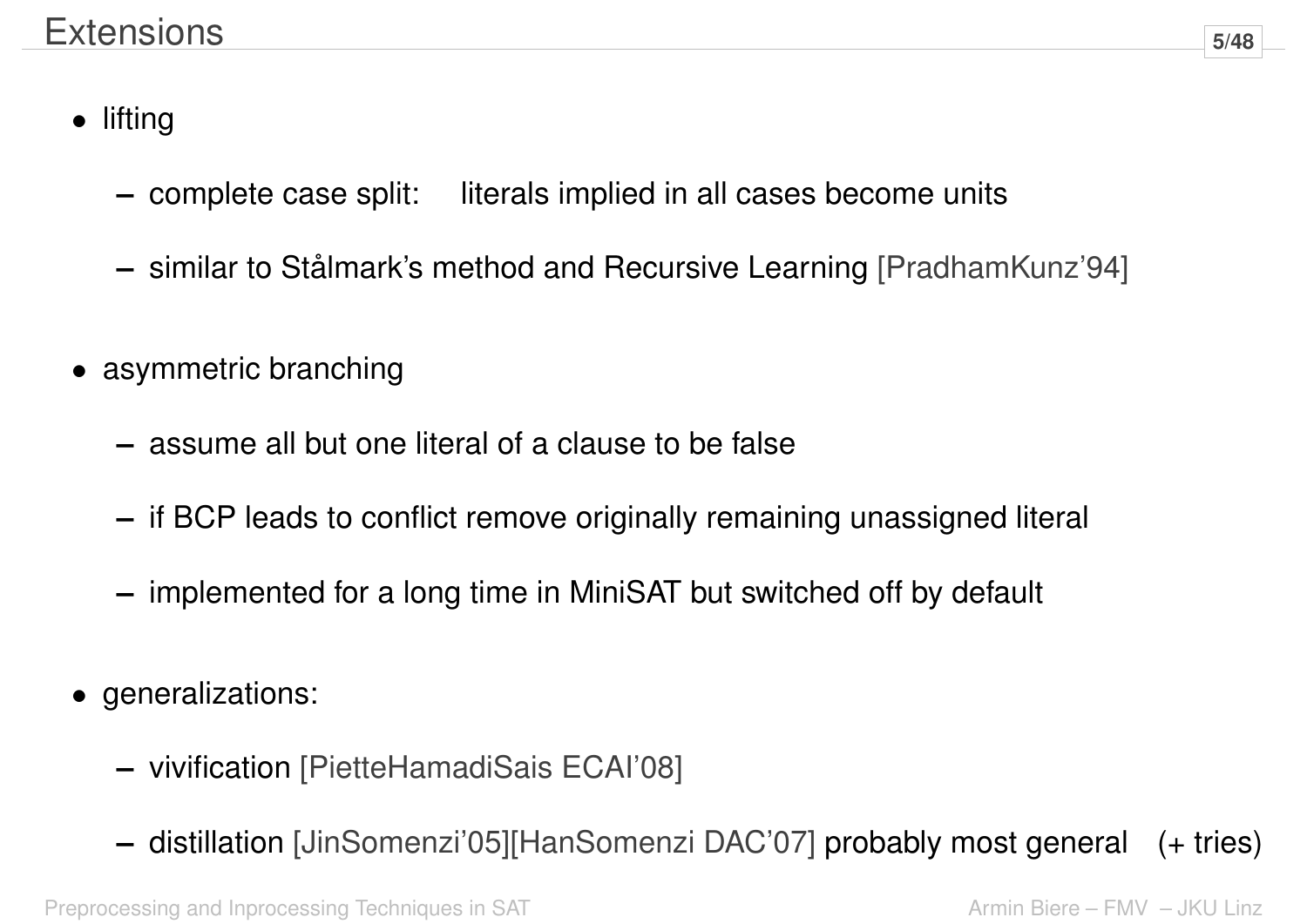[Biere'04][SubbarayanPradhan'04][EénBiere SAT'05]

- goes back to original Davis & Putnam algorithm  $[DP'60]$ 
	- **–** eliminate variable *x* by adding all resolvents with *x* as pivot ...
	- **–** ... and removing all clauses in which *x* or ¬*x* occurs
	- **–** eliminating one variable is in the worst case quadratic
- bounded  $=$  apply only if increment in size is small
	- **–** Quantor [Biere'03,Biere'04] bound increase in terms of literals (priority queue)
	- **–** NiVER [SubbarayanPradhan'04] do non increase number of clauses (round-robin)
	- **–** SatELite [EénBiere'05] do not increase number of clauses (priority queue)

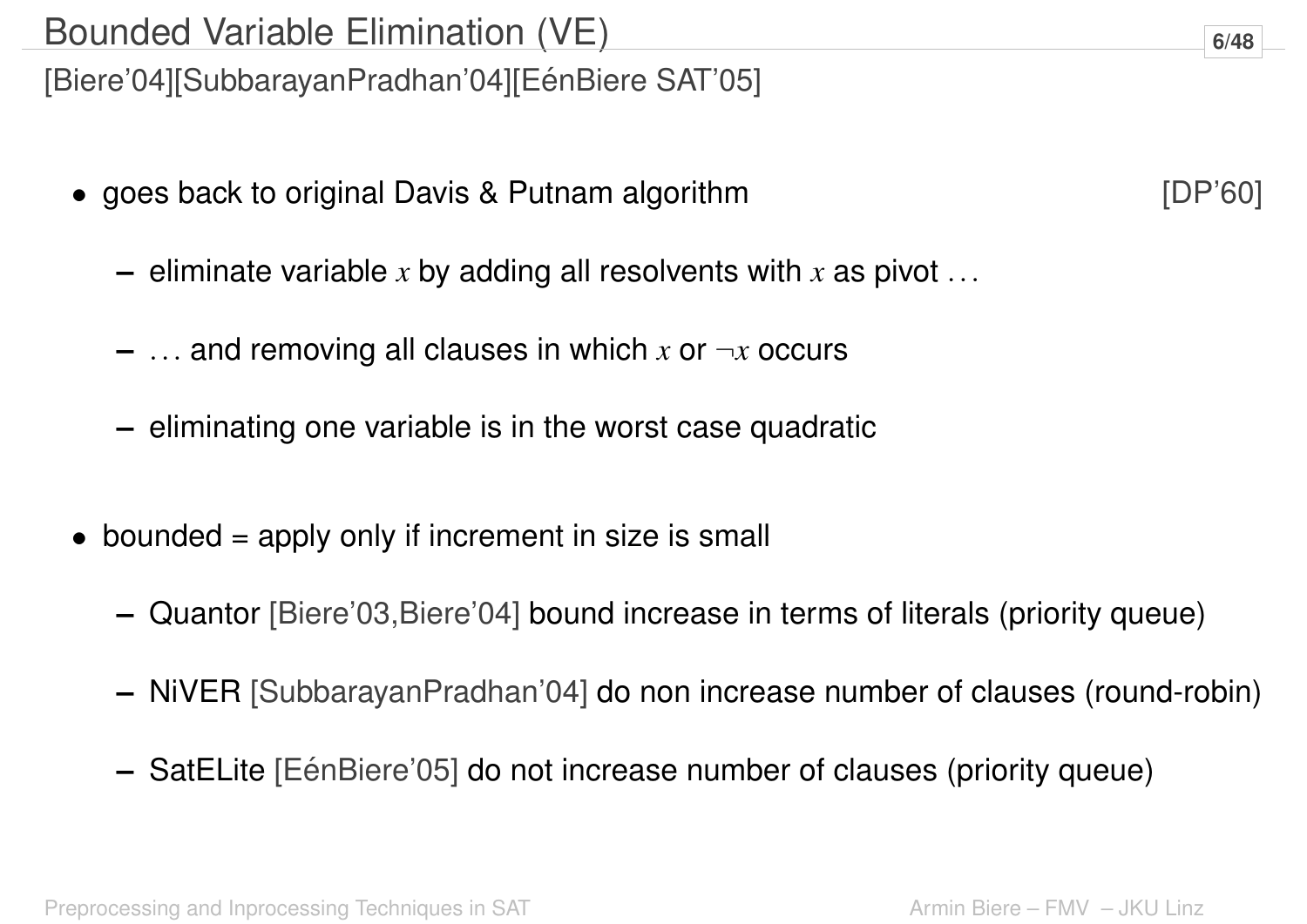- fast subsumption and strengthening [Biere'04][EénBiere'05]
	- **–** backward subsumption: traverse clauses of least occurring literal
	- **–** forward subsumption: one-watched literal scheme [Zhang'05]
	- **–** 1st and 2nd level signatures = Bloom-filters for faster checking
	- **–** strengthen clauses through self-subsuming resolution (later again)
- functional substitution
	- **–** if *x* has a functional dependency, e.g. Tseitin translation of a gate
	- **–** then only resolvents using exactly one "gate clause" need to be added

$$
\frac{x=a \wedge b}{(\bar{x} \vee a)(\bar{x} \vee b)(x \vee \bar{a} \vee \bar{b})}(x \vee c)(x \vee d)(\bar{x} \vee e)(\bar{x} \vee f)
$$
7 clauses

 $(a \vee c)(a \vee d)(b \vee c)(b \vee d)(\bar{a} \vee \bar{b} \vee e)(\bar{a} \vee \bar{b} \vee f)(c \vee e)(c \vee f)(d \vee e)(d \vee f)$  6 + 4 clauses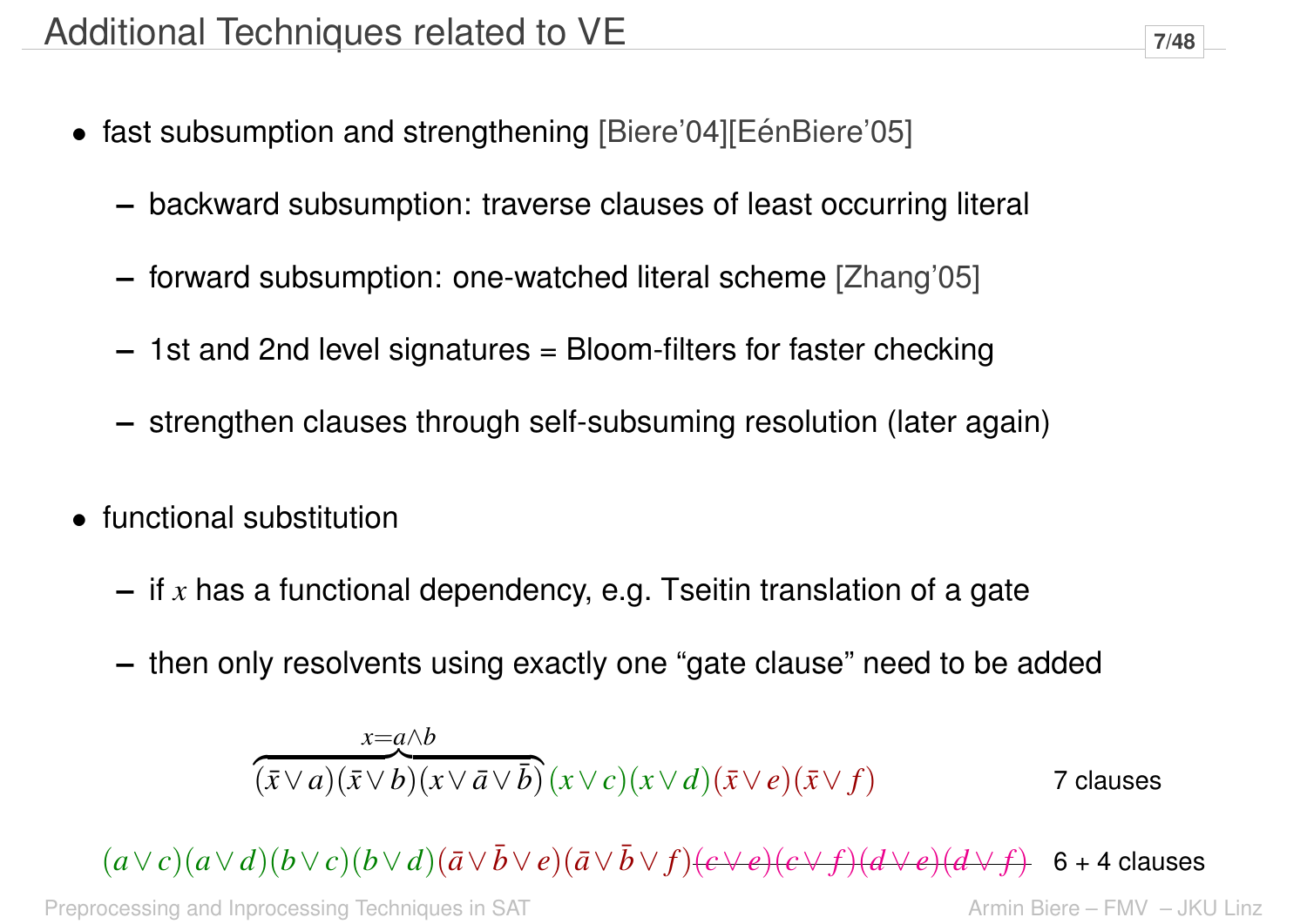- **preprocessing** can be extremely beneficial
	- **–** most SAT competition solvers use variable elimination (VE) [EénBiere SAT'05]
	- **–** equivalence & XOR reasoning beneficial
	- **–** probing / failed literal preprocessing / hyper binary resolution useful
	- **–** however, even though polynomial, can not be run until completion
- **inprocessing**: simple idea to benefit from full preprocessing without penalty
	- **–** "preempt" preprocessors after some time
	- **resume preprocessing** between restarts
	- **–** limit preprocessing time in relation to search time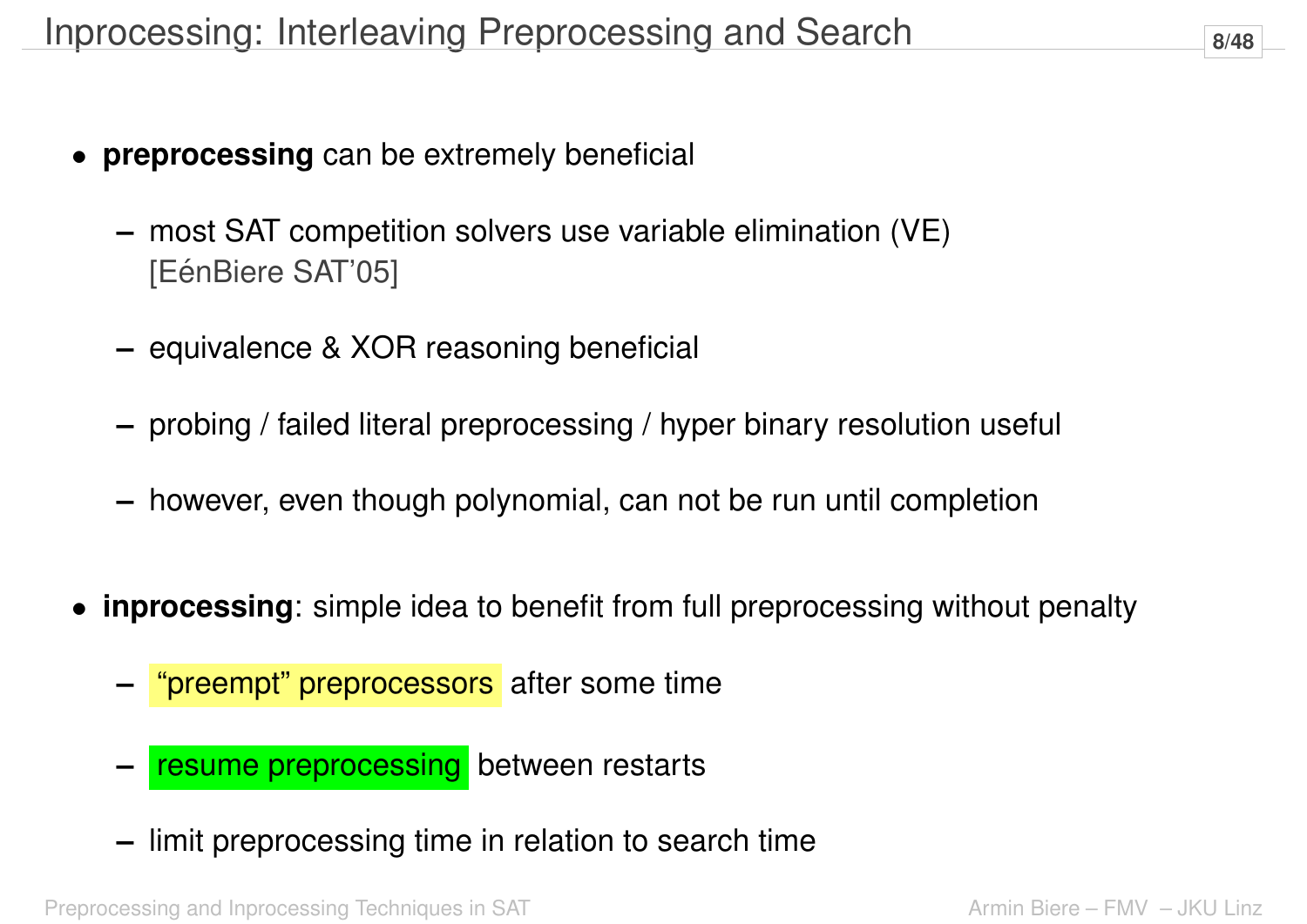- allows to use costly preprocessors
	- **–** without increasing run-time "much" in the worst-case
	- **–** still useful for benchmarks where these costly techniques help
	- **–** good examples: probing and distillation even VE can be costly

- additional benefit:
	- **–** makes units / equivalences learned in search available to preprocessing
	- **–** particularly interesting if preprocessing simulates encoding optimizations
- danger of hiding "bad" implementation though ...
- ... and hard(er) to debug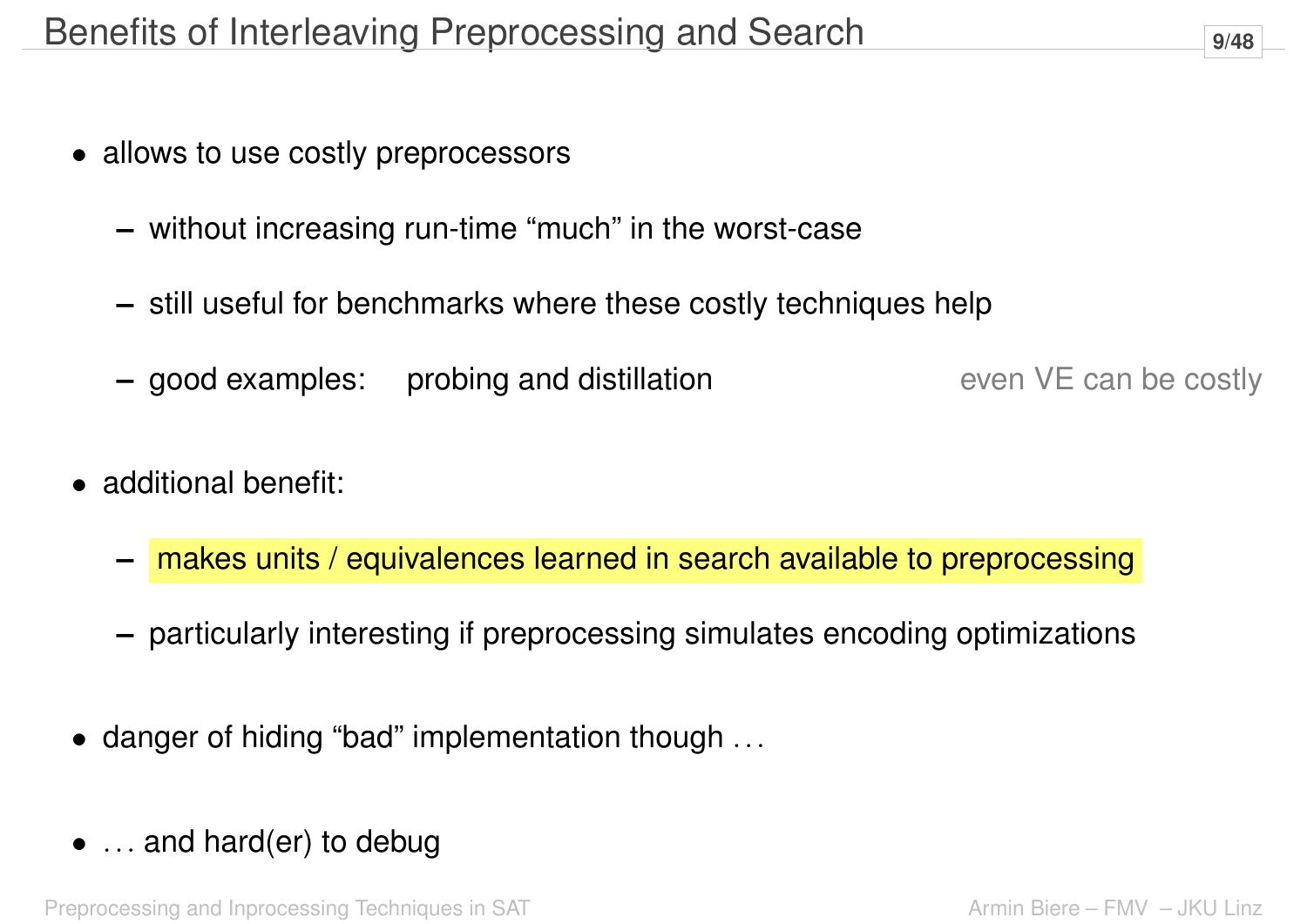• one Hyper Binary Resolution step **[Bacchus-AAAI02]** 

$$
\frac{(l \vee l_1 \vee \cdots \vee l_n) \quad (\overline{l_1} \vee l') \quad \cdots \quad (\overline{l_n} \vee l')}{(l \vee l')}
$$

- **–** combines multiple resolution steps into one
- $-$  special case "hyper unary resolution" where  $l = l'$
- **–** HBR stronger than unit propagation if it is repeated until (confluent) closure
- **–** equality reduction: if (*a*∨*b*),(*a*∨*b*) ∈ *f* then replace *a* by *b* in *f*
- can be simulated by unit propagation **[BacchusWinter-SAT03]**

if  $(l \vee l') \in HypBinRes(f)$  then  $l' \in UnitProp(f \wedge \overline{l})$  or vice versa

• repeated probing, c.f. HypBinResFast [GershmanStrichman-SAT05]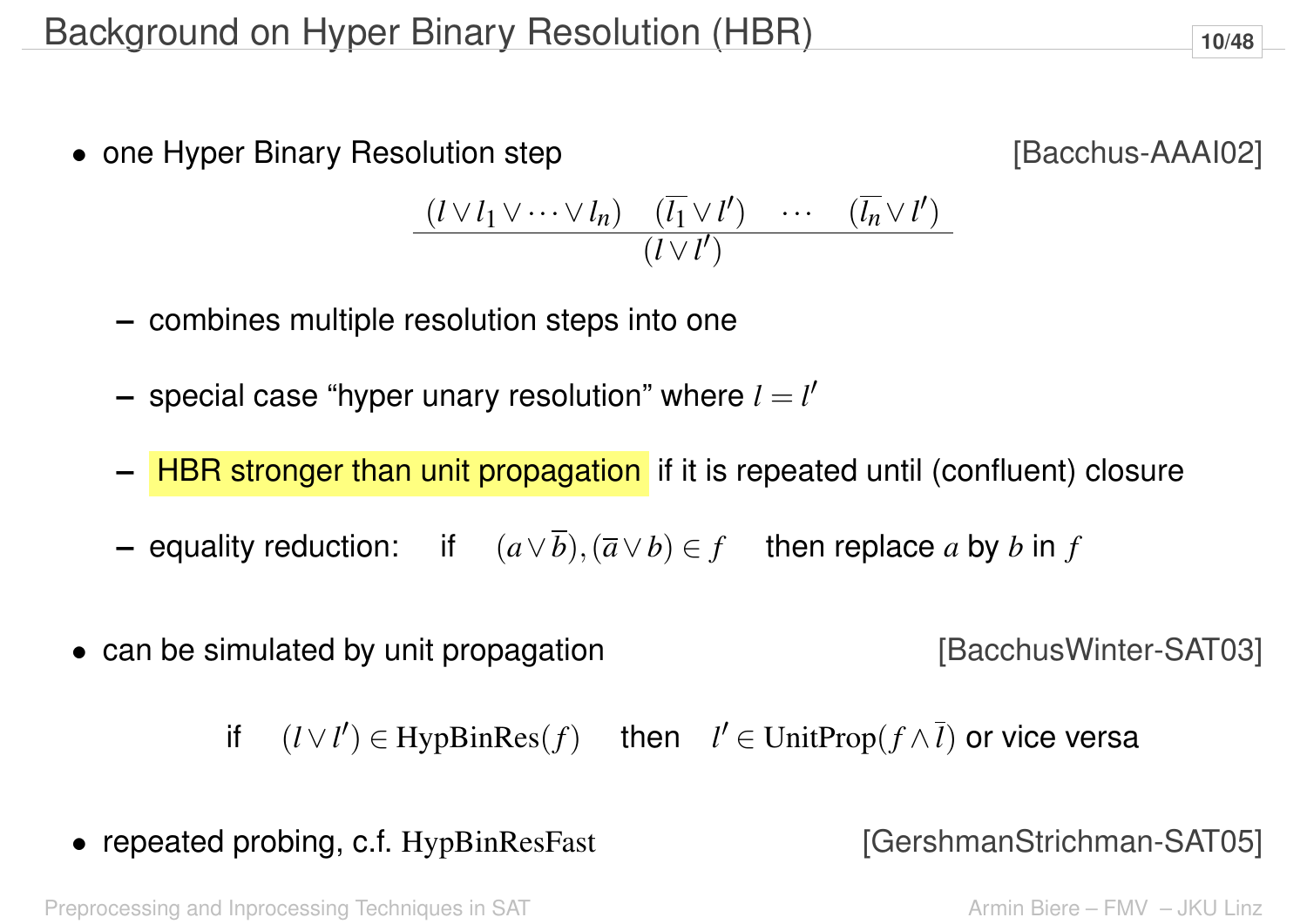## Previous Optimizations **11/48**

[BacchusWinter-SAT03][GershmanStrichman-SAT05]

- maintain acyclic and transitively-reduced binary implication graph
	- **–** acyclic: decomposition in *strongly connected components* (SCCs)

 $(\overline{a} \vee b)(\overline{b} \vee c)(\overline{c} \vee a) \wedge R$  equisatisfiable to  $R[a/b, a/c]$ 

- **–** transitively-reduced: remove resp. do not add transitive edges
- not all literals have to be probed
	- **–** if *l* ∈ UnitProp(*r*) and UnitProp(*r*) does not produce anything ⇒ no need to probe *l*
	- **–** at least with respect to units it is possible to focus on roots
- current algorithms too expensive to run until completion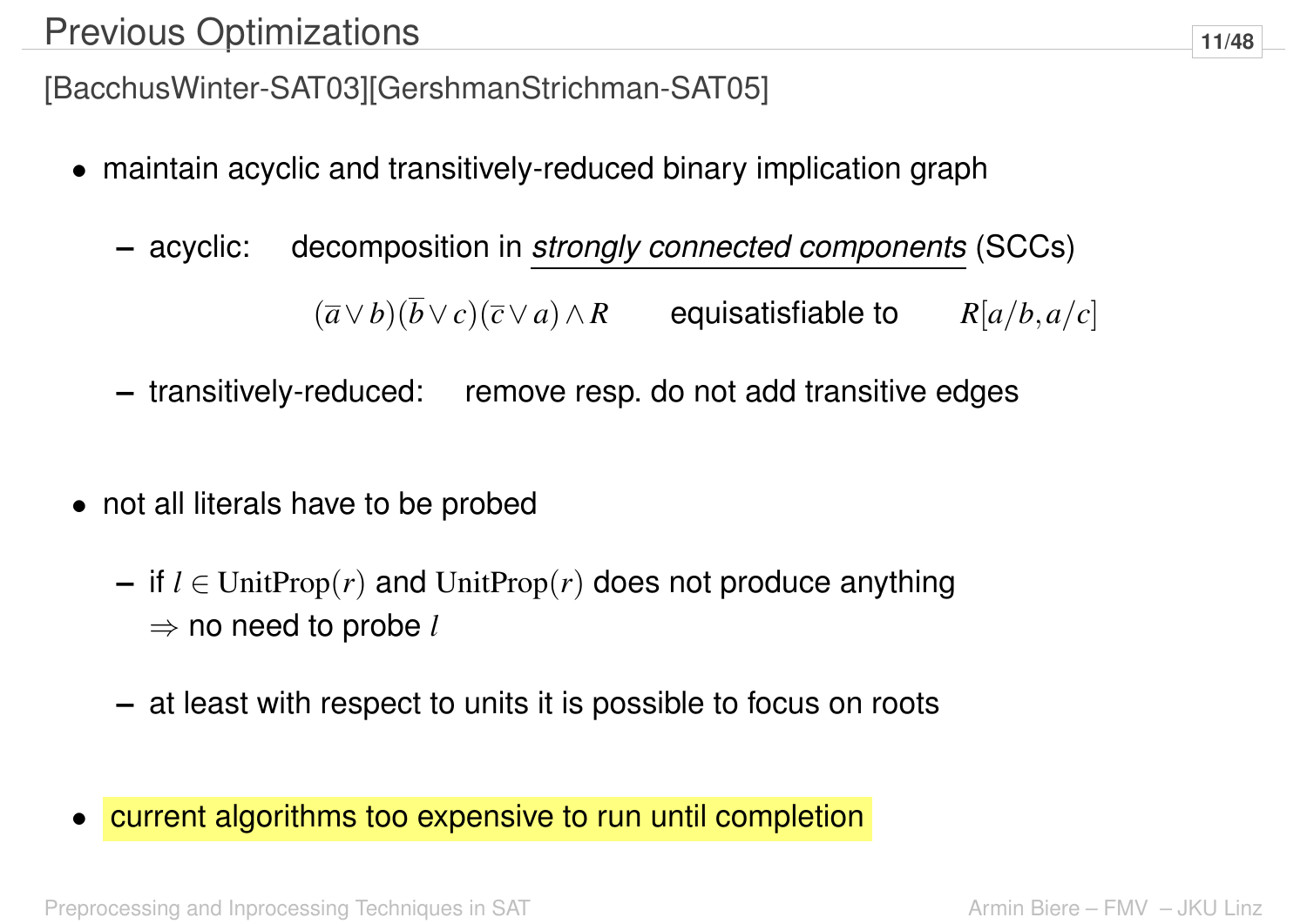- **time** complexity: seems to be at least quadratic, unfortunately also in practice
- **space** complexity: unclear, at most quadratic, linear?
- hyper binary resolution simulates structural hashing for AND gates a and b

 $F \equiv (\overline{a} \vee x)(\overline{a} \vee y)(a \vee \overline{x} \vee \overline{y}) \quad (\overline{b} \vee x)(\overline{b} \vee y)(b \vee \overline{x} \vee \overline{y})$ 

$$
\frac{(\overline{a}\vee x)(\overline{a}\vee y)(b\vee \overline{x}\vee \overline{y})}{(\overline{a}\vee b)} \qquad \frac{(\overline{b}\vee x)(\overline{b}\vee y)(a\vee \overline{x}\vee \overline{y})}{(\overline{b}\vee a)}
$$



can also be seen by  $b \in \text{UnitProp}(F \wedge a)$  and  $a \in \text{UnitProp}(F \wedge b)$ 

• can not simulate structural hashing of XOR or ITE gates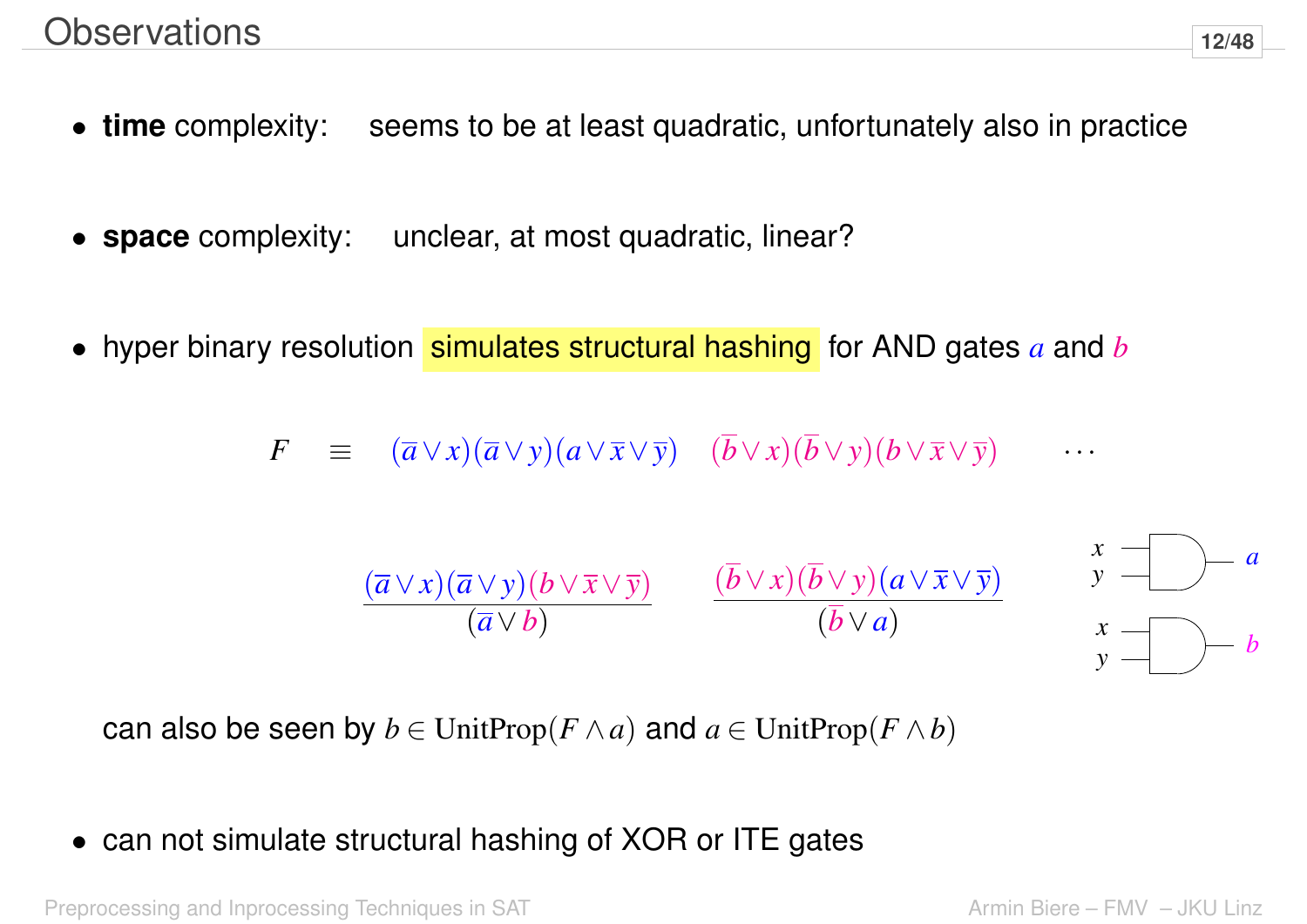- learn binary clauses lazily or on-the-fly
	- **–** in the innermost (!) BCP loop
	- **–** during BCP in search or during BCP in preprocessing (failed literal probing)
- whenever a **large** clause  $(a_1 \vee \cdots \vee a_m \vee c)$  with  $m \geq 2$  becomes a reason for *c* 
	- **–** partial assignment σ with  $σ(a_i) = 0$  and  $σ(c) = 1$
	- **–** check whether exists literal *d* dominating all *ai*
	- **–** in implication graph restricted to binary clauses
	- **–** which is a tree !
- learn (*d* ∨*c*) if such a dominator exists better (*e*¯∨*c*)



 $a \vee b \vee c$ *d e*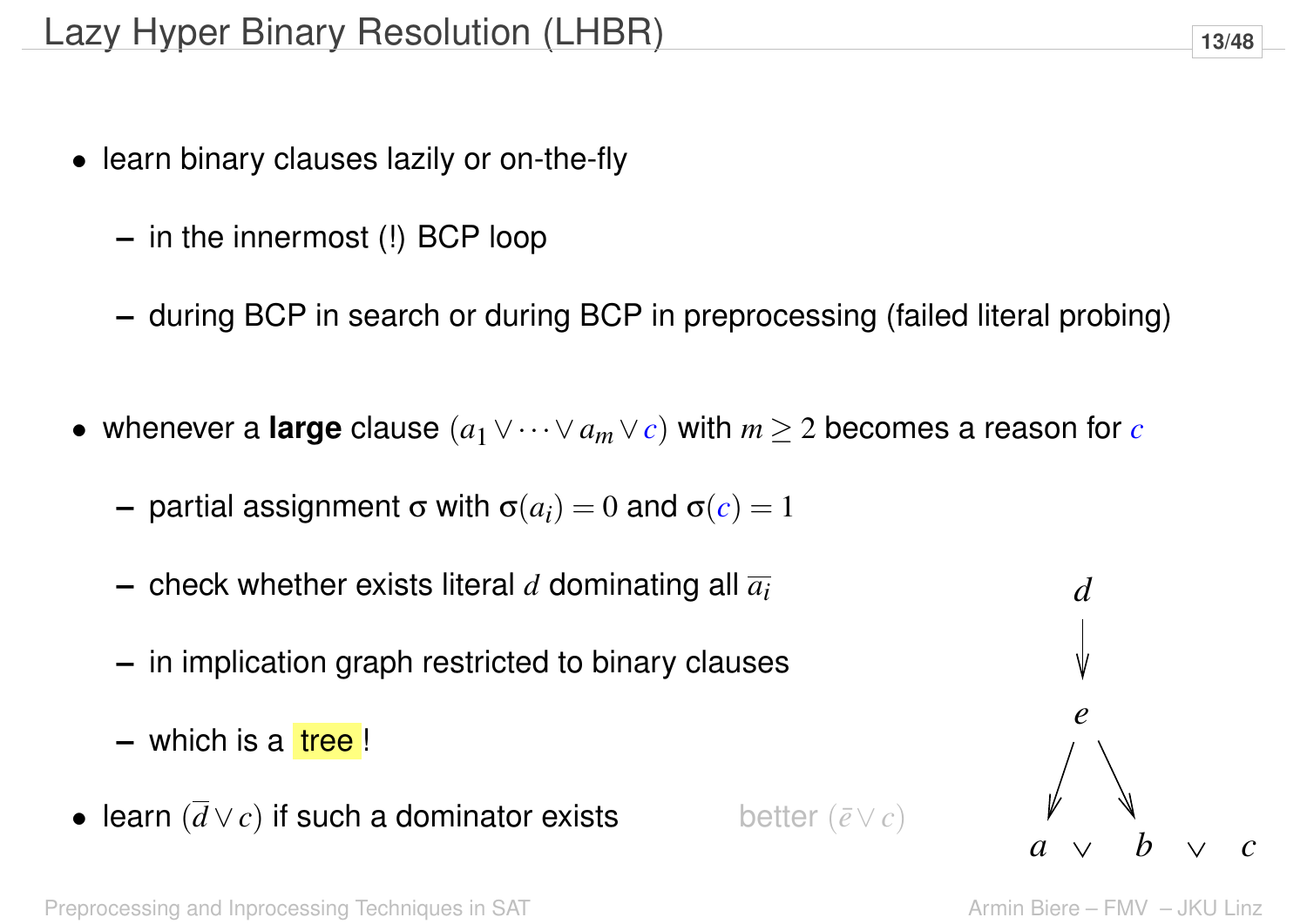- 1. trail contains assigned literals
- 2. set  $n_2$  and  $n_3$  to the trail level of those literals that still need to be propagated
- 3. while  $0 \le n_3 \le n_2 <$  traill and there is no conflict
	- (a) if  $n_2$  < |trail|
		- i. pick literal *l* at position  $n_2$ , increment  $n_2$  and visit binary clauses with  $\overline{l}$
		- ii. assign literals forced through these binary clauses first
	- (b) otherwise (necessarily  $n_3 <$  |trail|)
		- i. pick literal *l* at position  $n_3$ , increment  $n_3$  and visit large clauses with  $\overline{l}$
		- ii. assign literals forced through these large clauses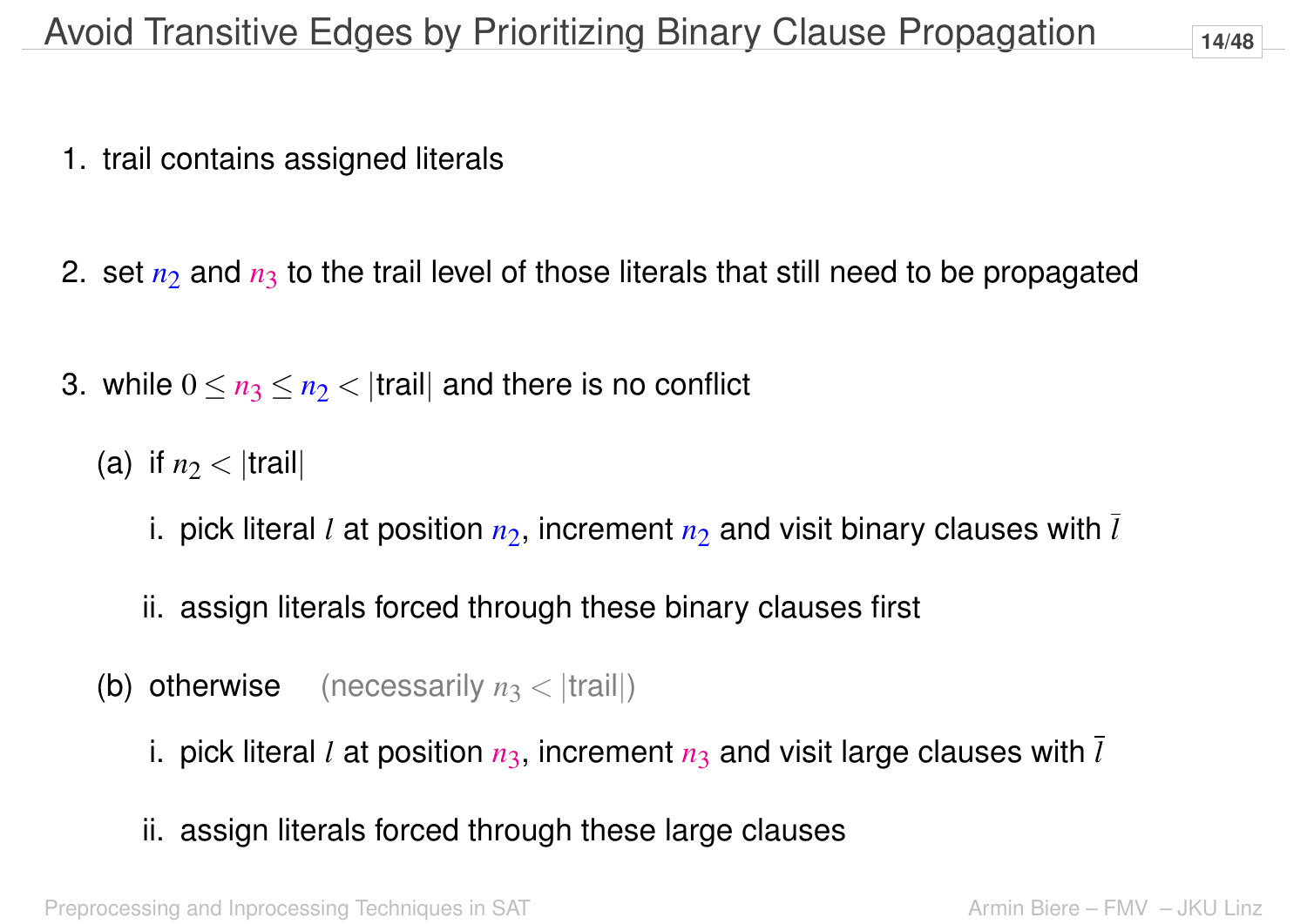- for each assigned literal *l* keep **one** dominator bindom(*l*) (in the implication graph restricted to binary clauses)
- thus bindom(*l*) is the root of binary implication tree of *l*
- decisions *l* set bindom $(l) = l$
- binary implications  $(a_1 \vee c)$  with  $\sigma(a_1) = 0$ ,  $\sigma(c) = 1$  set bindom $(c) = \text{bindom}(\overline{a_1})$
- necessary & sufficient for  $\overline{a_i}$  in large ( $m \geq 2$ ) reasons to have common dominator:

 $(a_1 \vee \cdots \vee a_m \vee c)$  bindom $(\overline{a_1}) = \cdots = \text{bindom}(\overline{a_m})$ 

- if condition triggers, actually use least common ancestor (closest dominator)
- use  $(\overline{d} \vee c)$  as **new reason** instead of  $(a_1 \vee \cdots \vee a_m \vee c)$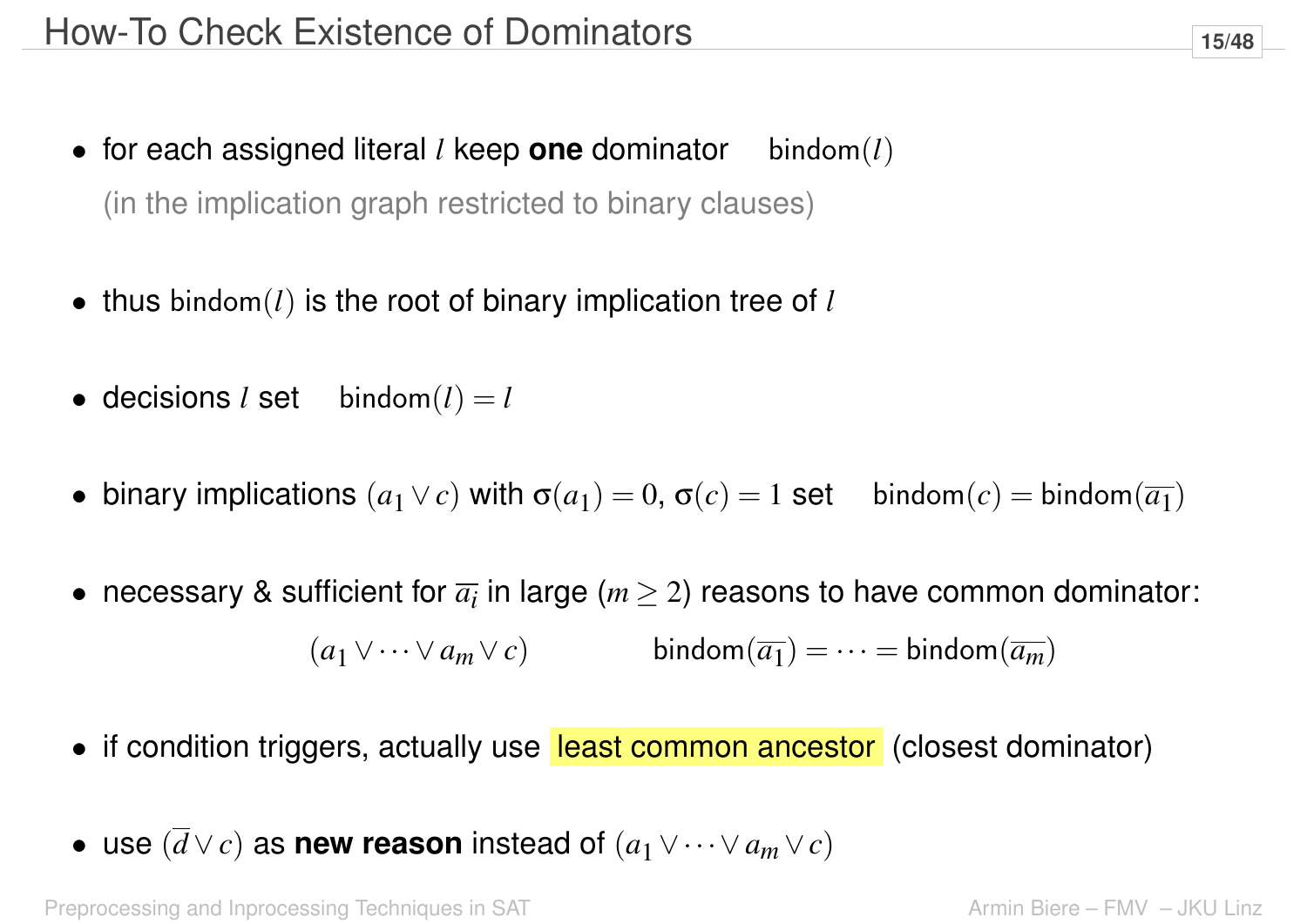- interleave search and preprocessing
	- **–** bound time spent in search to roughly 80%
	- **–** measured in number of propagations / resolutions
- during preprocessing / simplification on the top level
	- **–** unit propagation on the top-level does LHBR top-level (1)
	- **–** failed literal probing learns most binary clauses with LHBR probing (2)
- BCP during search learns binary clauses with LHBR search (3)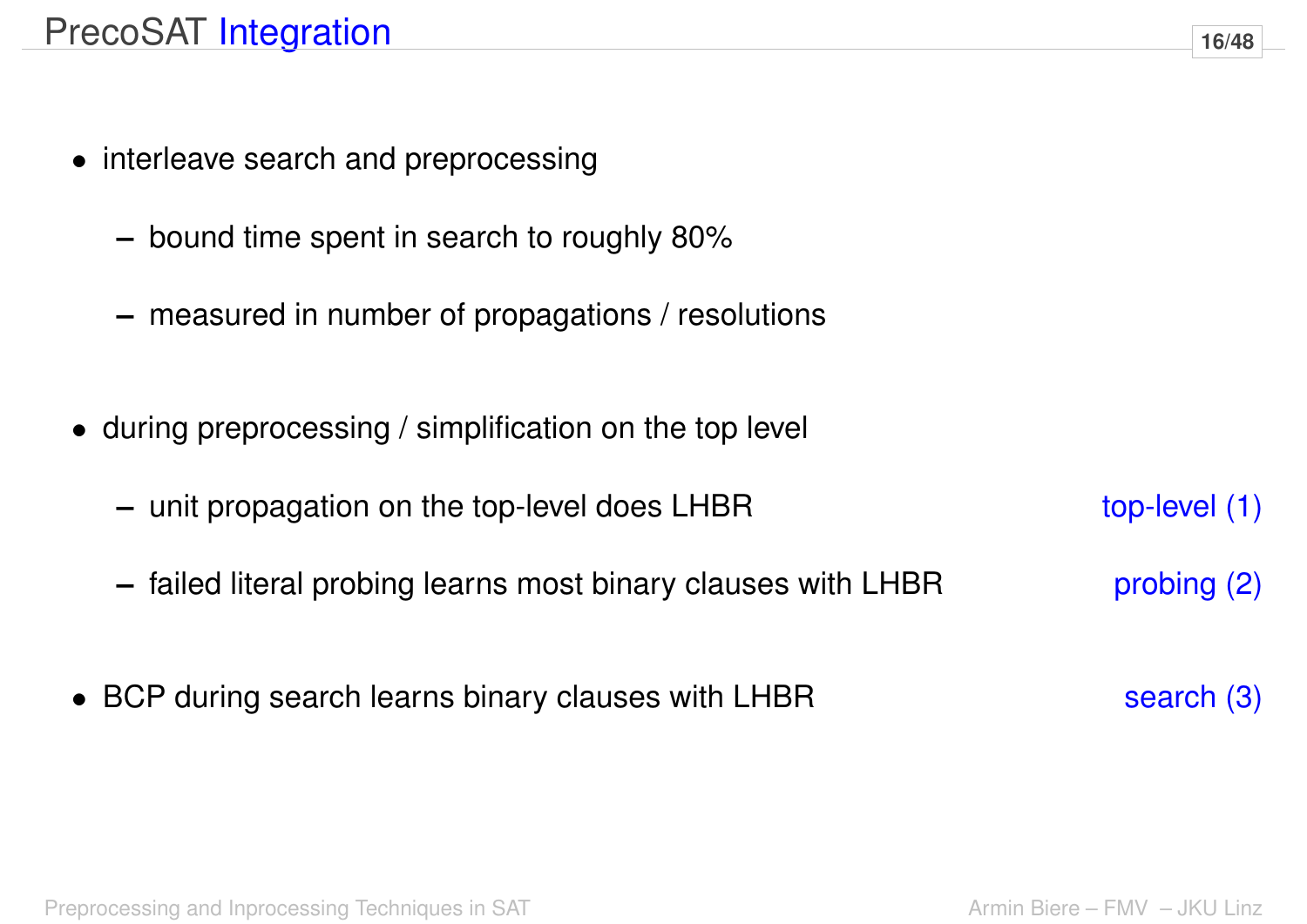- rerunning SAT'09 competition with competition version 236 of PrecoSAT
	- **–** 900 seconds time out
	- **–** roughly twice as fast machines
- PrecoSAT without LHBR solves 6 less instances
	- **–** 171 instead of 177 out of 292
- **statistics** 
	- **–** LHBR learned 48 million binary clause
	- **–** on 292 instances that is 181 thousand learned binary clauses on average
	- **–** additionally 202 million learned clauses through conflict analysis
	- **–** 19% learned (binary) clauses due to LHBR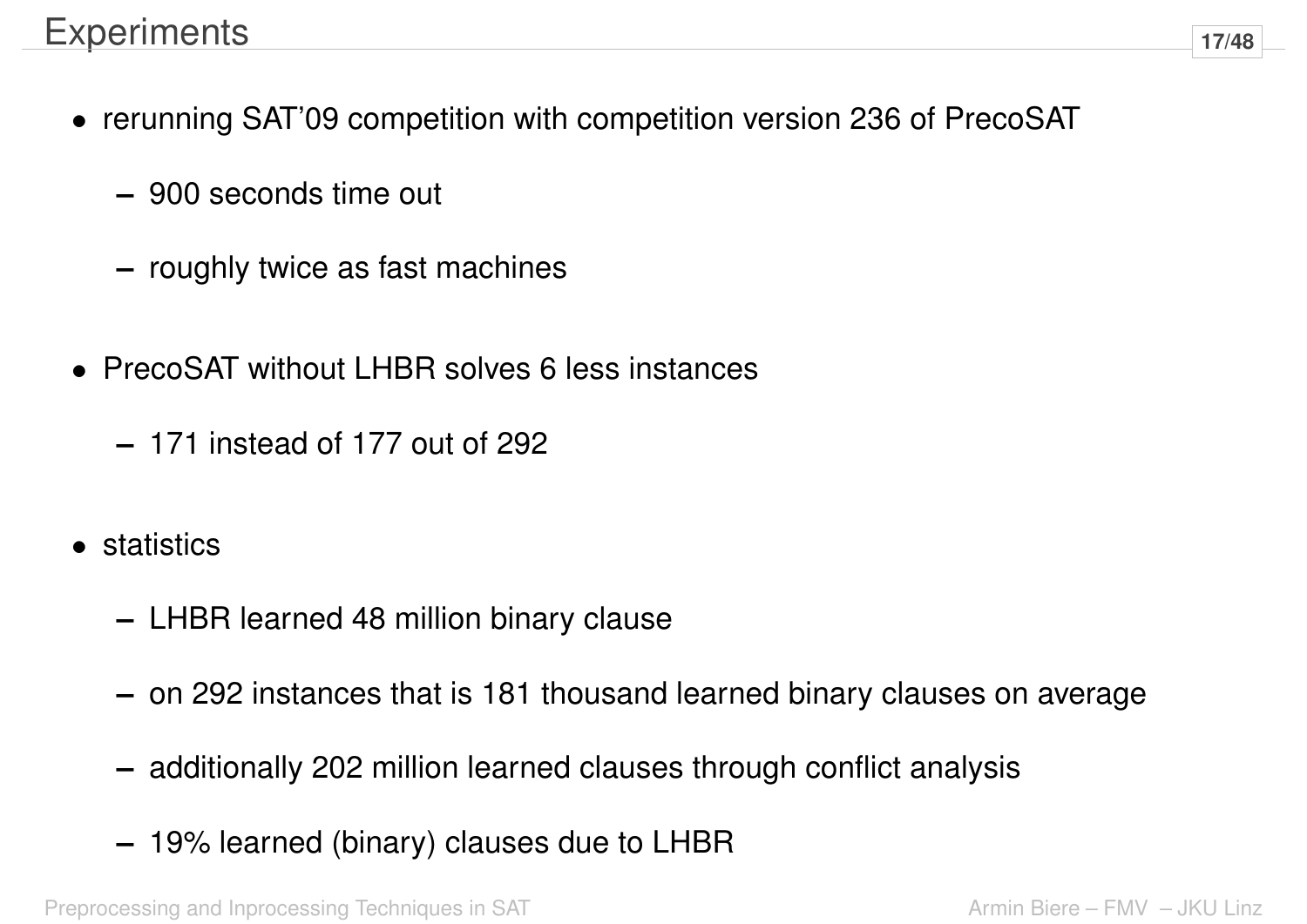- no measurable overhead doing LHBR during BCP
	- **–** so at least not harmful in contrast to many other "optimizations"
	- **–** implementation in Lingeling became non-trivial
	- **–** unfortunately does not simulate structural hashing in practice (!!)
- *not formally published* but implemented in PrecoSAT and Lingeling
	- **–** source code of PrecoSAT available under MIT license
	- **–** source code of Lingeling available under GPL license
	- **–** extensions in [HanSomenzi-DATE'11]
- performs a limited version of on-the-fly strengthening / subsumption

thus partially simulates distillation / vivification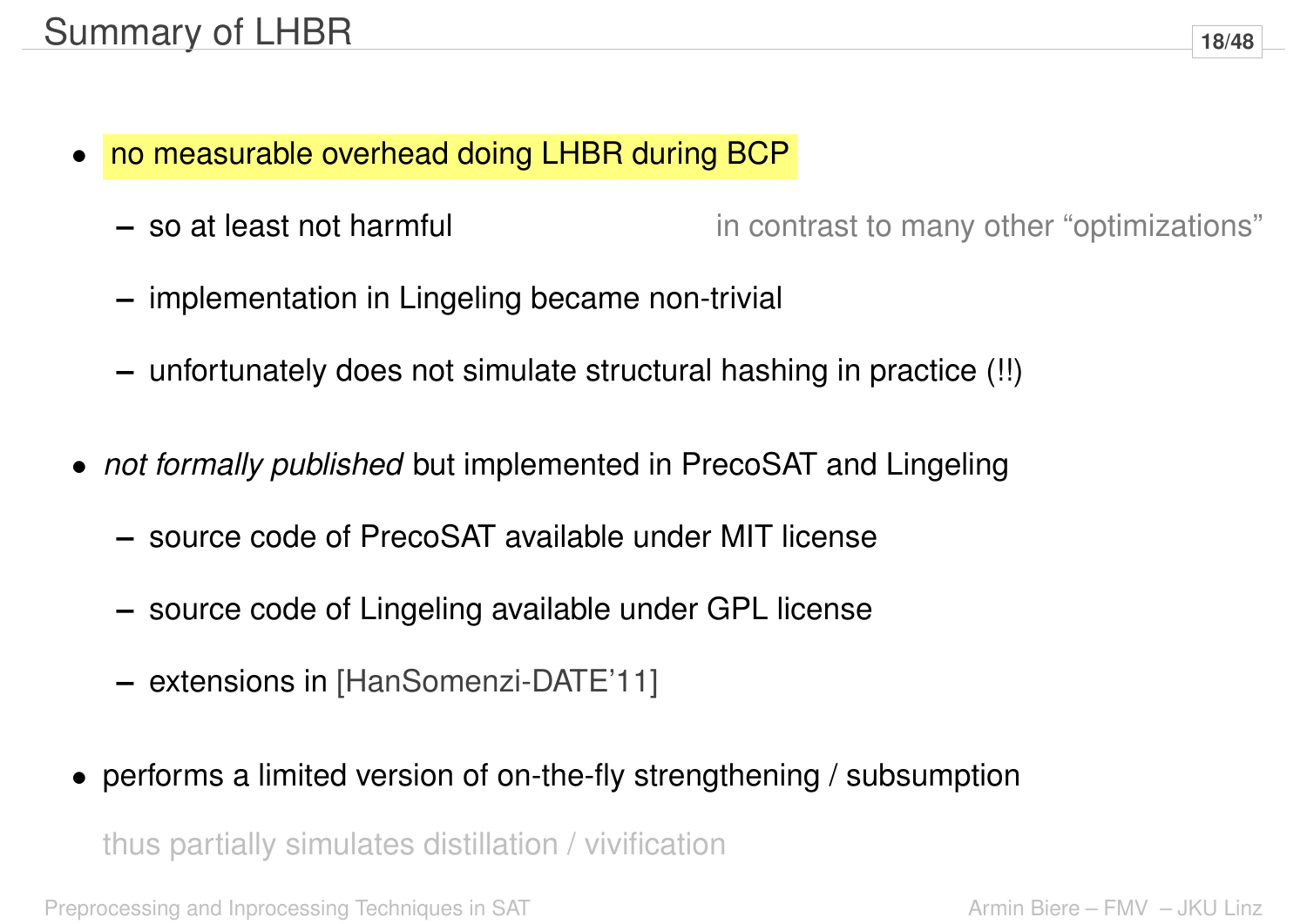blocked clause  $C \in F$  all clauses in F with  $\overline{l}$ 

fix a CNF *F*

 $\bar{l} ∨ \bar{a} ∨ c$ 

*a*∨*b*∨*l*

 $\bar{l} \vee \bar{b} \vee d$ 

since all resolvents of *C* on *l* are tautological *C* can be removed

#### **Proof**

assignment σ satisfying *F*\*C* but not *C*

can be extended to a satisfying assignment of *F* by flipping value of *l*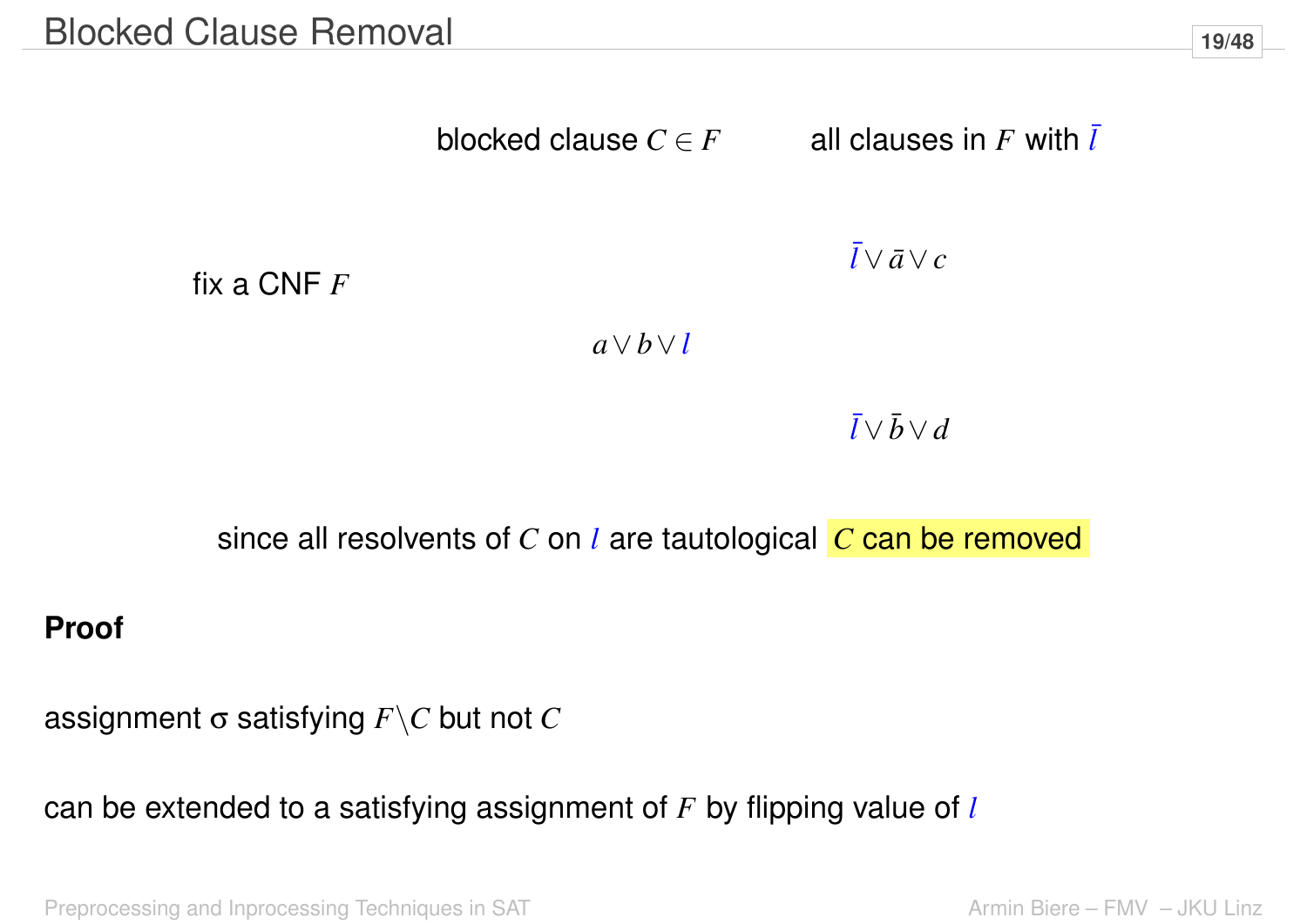**Definition** A literal *l* in a clause *C* of a CNF  $F$  blocks  $C$  w.r.t.  $F$  if for every clause  $C' \in F$ with  $\bar{l} \in C'$ , the resolvent  $(C \setminus \{l\}) \cup (C' \setminus \{\bar{l}\})$  obtained from resolving  $C$  and  $C'$  on  $l$  is a tautology.

**Definition** [Blocked Clause] A clause is **blocked** if has a literal that blocks it.

**Definition** [Blocked Literal] A literal is **blocked** if it blocks a clause.

**Example**  $(a \vee b) \wedge (a \vee \overline{b} \vee \overline{c}) \wedge (\overline{a} \vee \overline{c})$ 

only first clause is not blocked.

second clause contains two blocked literals: *a* and  $\bar{c}$ .

literal *c* in the last clause is blocked.

after removing either  $(a \vee \overline{b} \vee \overline{c})$  or  $(\overline{a} \vee c)$ , the clause  $(a \vee b)$  becomes blocked actually all clauses can be removed Preprocessing and Inprocessing Techniques in SAT Armin Biere – FMV – JKU Linz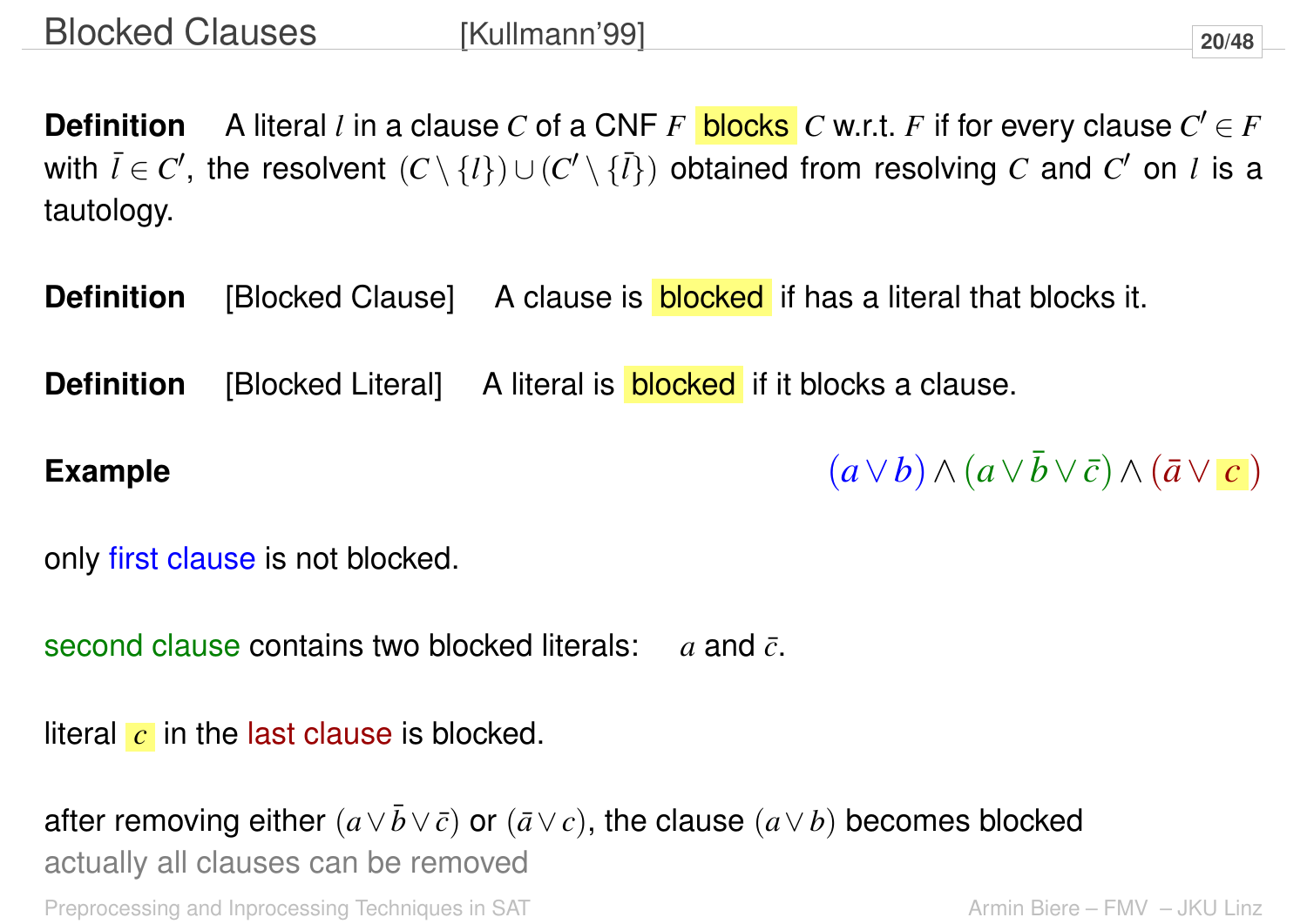## Relating Blocked Clauses and Encoding / Preprocessing Techniques **21/48**

[JärvisaloBiereHeule-TACAS10]

- **COI** Cone-of-Influence reduction
- **MIR** Monontone-Input-Reduction
- **NSI** Non-Shared Inputs reduction

**PG** Plaisted-Greenbaum polarity based encoding

**TST** standard Tseitin encoding

**VE** Variable-Elimination as in DP / Quantor / SATeLite

**BCE** Blocked-Clause-Elimination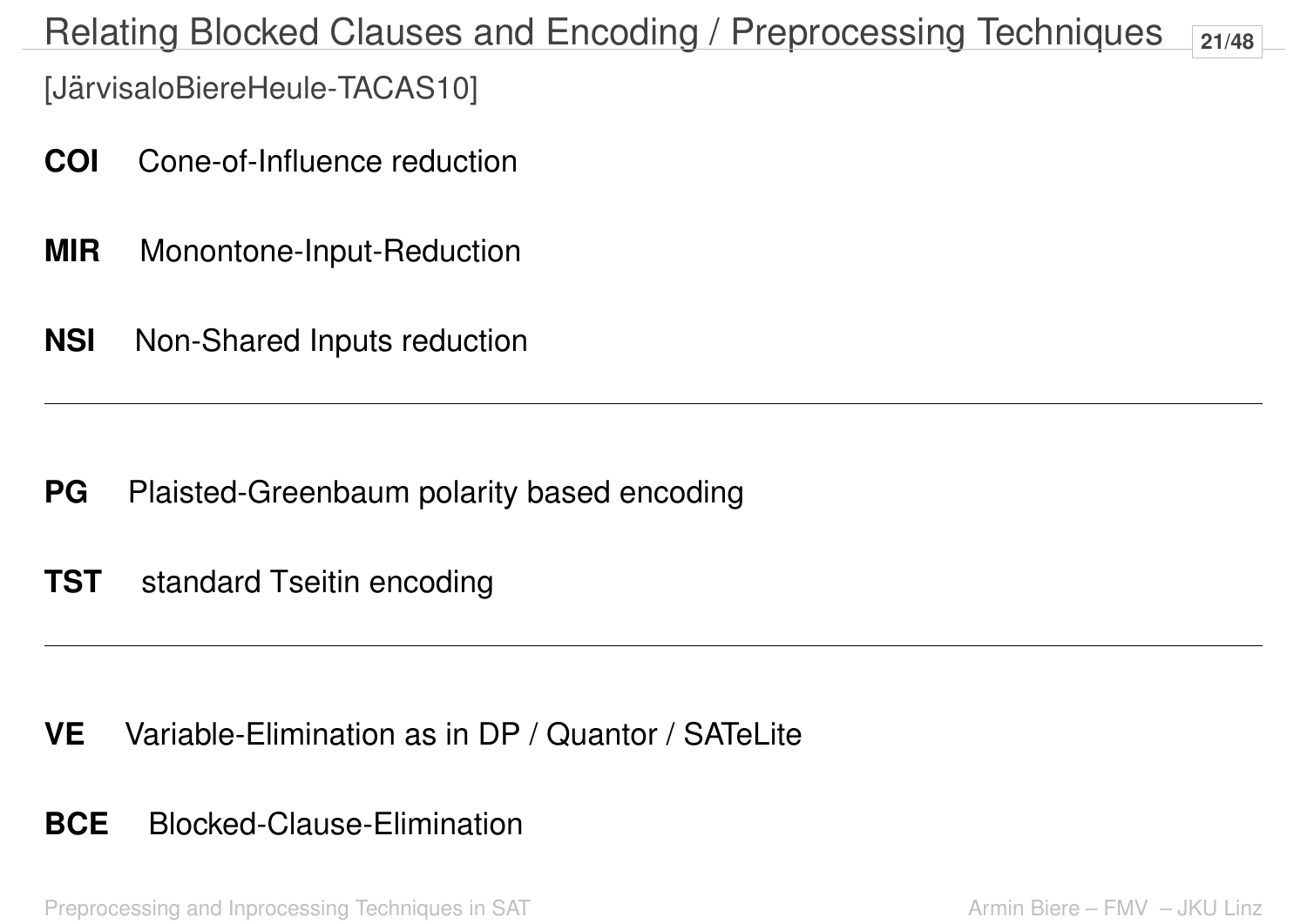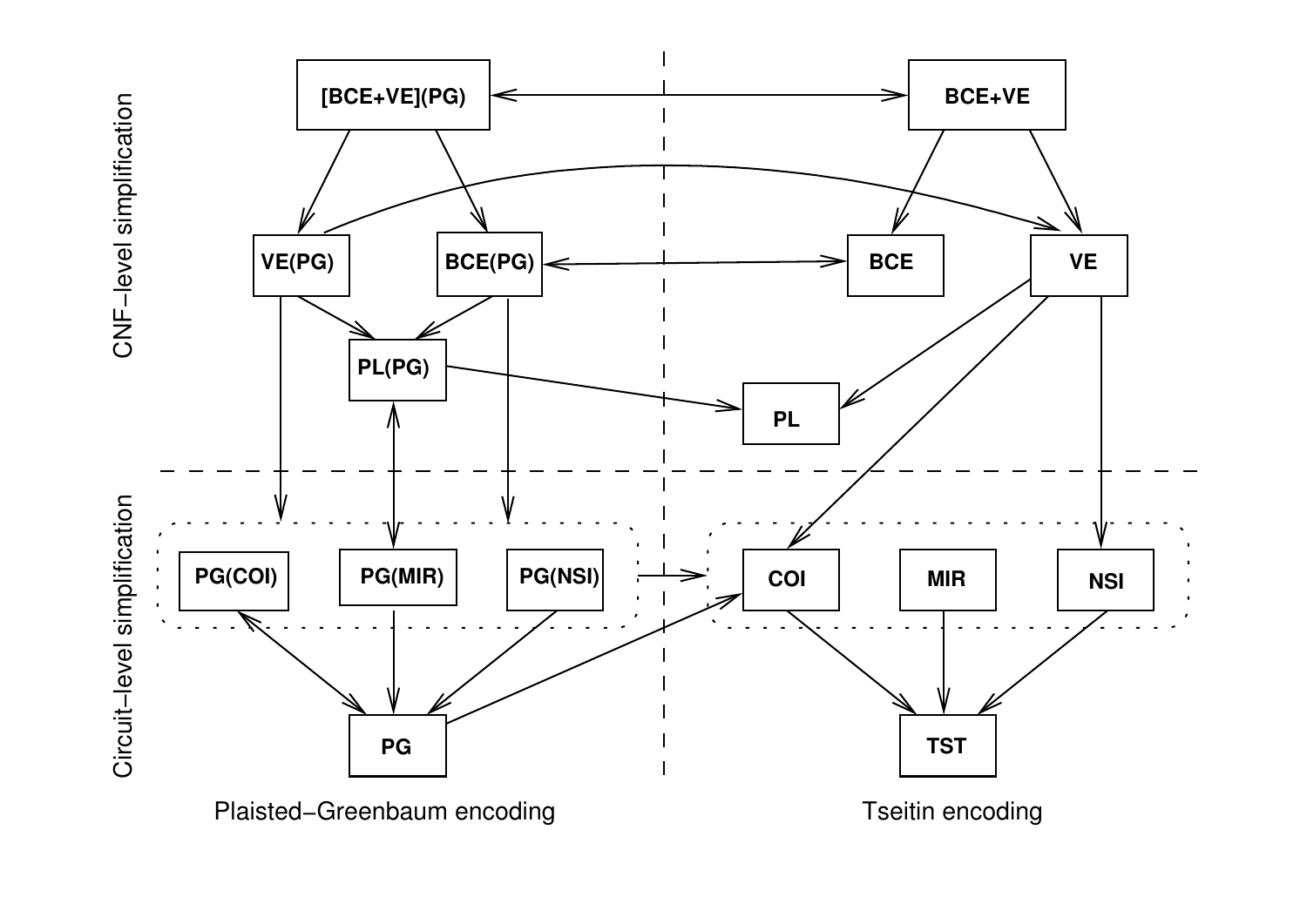|           | encoding        |              |             | $\mathsf b$  |                | be             |             | beb    |                | bebe        |                 | $\mathbf e$    |             |              |             |             |             |             |
|-----------|-----------------|--------------|-------------|--------------|----------------|----------------|-------------|--------|----------------|-------------|-----------------|----------------|-------------|--------------|-------------|-------------|-------------|-------------|
|           | T               | $\vee$       | $\mathsf C$ | Τ            | $\mathsf{V}$   | $\mathsf C$    | Τ           | $\vee$ | C              | Τ           | V               | $\mathsf C$    | Τ           | $\mathsf{V}$ | $\mathsf C$ | Τ           | $\vee$      | $\mathsf C$ |
| SU        | $\overline{0}$  | 46           | 256         | 2303         | 29             | 178            | 1042        |        | 11145          | 1188        |                 | 11145          | 569         |              | 11144       | 2064        | 11153       |             |
| <b>AT</b> | 12 <sub>2</sub> | 9            | 27          | 116          | $\overline{7}$ | 18             | 1735        | 1      | 8              | 1835        | 1               | 6              | 34          | 1            | 6           | 244         | 1           | 9           |
| <b>AP</b> | 10 <sub>1</sub> | 9            | 20          | 94           | $\overline{7}$ | 18             | 1900        | 1      | 6              | 36          | 1               | 6              | 34          | 1            | 6           | 1912        | 1           | 6           |
| <b>AM</b> | 190             | 1            | 8           | 42           | 1              | $\overline{7}$ | 178         | 1      | $\overline{7}$ | 675         | 1               | $\overline{7}$ | 68          | 1            | 7           | 48          | $\mathbf 1$ | 8           |
| <b>AN</b> | 9               | $\mathbf{3}$ | 10          | 50           | 3              | 10             | 1855        | 1      | 6              | 36          | 1               | 6              | 34          | 1            | 6           | 1859        | 1           | 6           |
| НT        |                 |              | 147 121 347 | 1648 117 277 |                |                | 2641        |        | 18118          | 567         |                 | 18118          | 594         |              | 18116       | 3240        | 23140       |             |
| HP        |                 |              | 130 121 286 | 1398 117 277 |                |                | 2630        |        | 18118          | 567         |                 | 18118          | 595         |              | 18116       | 2835        | 19119       |             |
| <b>HM</b> | 6961            | 16           | 91          | 473          | 16             | 84             | 621         |        | 12 78          | 374         | 12 <sup>2</sup> | 77             | 403         |              | 12 76       | 553         |             | 15 90       |
| <b>HN</b> | 134             |              | 34 124      | 573          |                | 34 122         | 1185        |        | 17102          | 504         |                 | 17101          | 525         |              | 17100       | 1246        | 17103       |             |
| <b>BT</b> |                 |              | 577 4421253 | 57994201119  |                |                | 7023        |        | 57321          | 1410        |                 | 56310          | 1505        | 52294        |             | 8076        | 64363       |             |
| <b>BP</b> |                 |              | 542 4421153 | 54614201119  |                |                | 7041        |        | 57321          | 1413        |                 | 56310          | 1506        | 52294        |             | 7642        | 57322       |             |
| <b>BM</b> | 10024           |              | 59 311      | 1252         |                | 58 303         | 1351        |        | 53287          | 1135        | 53286           |                | 1211        |              | 52280       | 1435        | 55303       |             |
| <b>BN</b> | 13148 196 643   |              |             | 2902 193     |                | 635            | 4845 108508 |        |                | 2444 107504 |                 |                | 2250 105500 |              |             | 5076 114518 |             |             |

| $S =$ Sat competition               |  | $T =$ plain Tseitin encoding |
|-------------------------------------|--|------------------------------|
| $A = AIG$ competition               |  | $P =$ Plaisted Greenbaum     |
| $H = HW$ model checking competition |  | $M =$ MiniCirc encoding      |
| $B = bit-vector SMT competition$    |  | $N = NiceDAGs$               |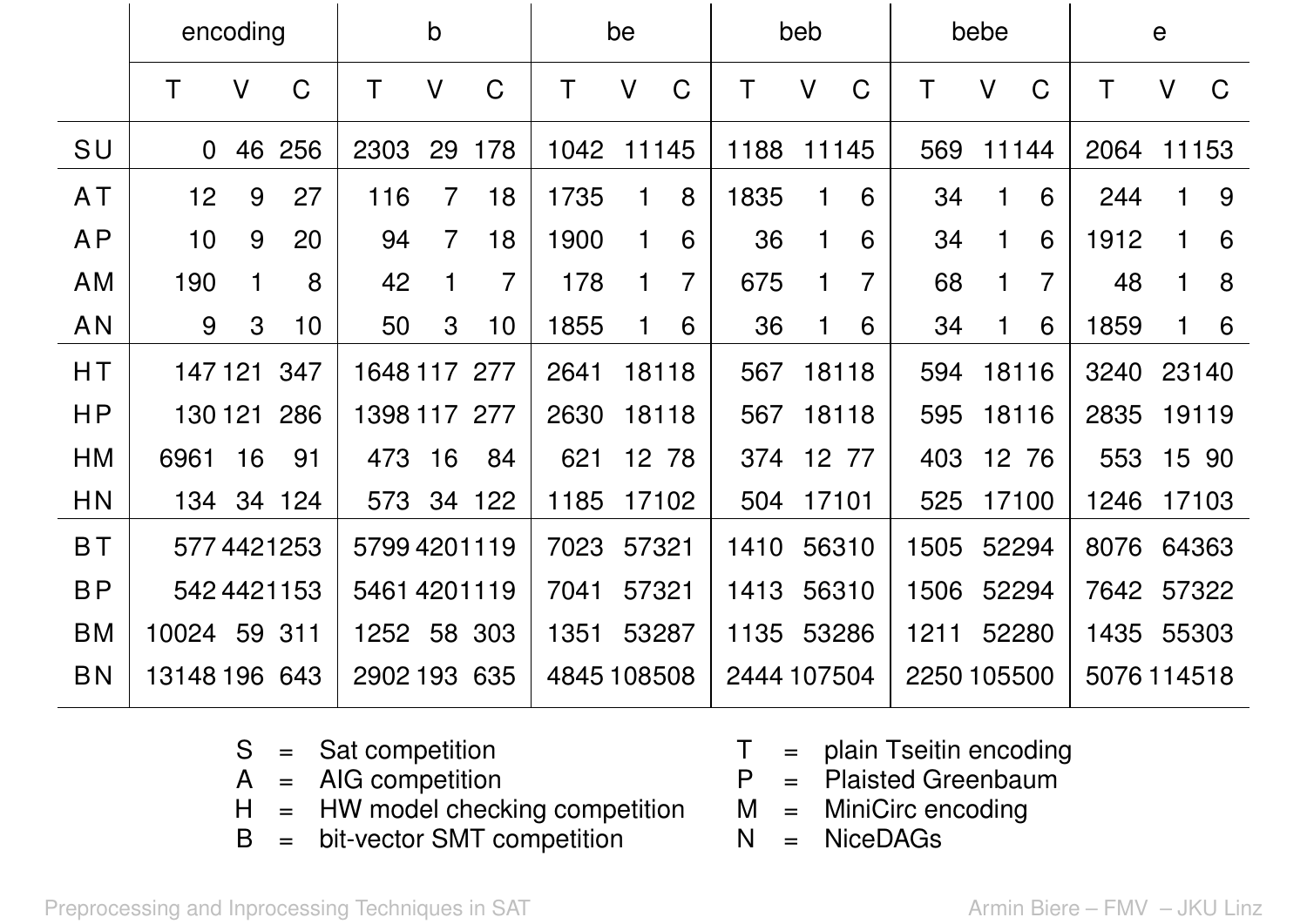$H = h$ idden,  $A =$  asymmetric,

 $SE =$  subsumption elimination,  $T =$  tautology elimination

 $BC = blocked$  clause elimination,  $CC = covered$  clause elimination



## logically equivalent satisfiability equivalent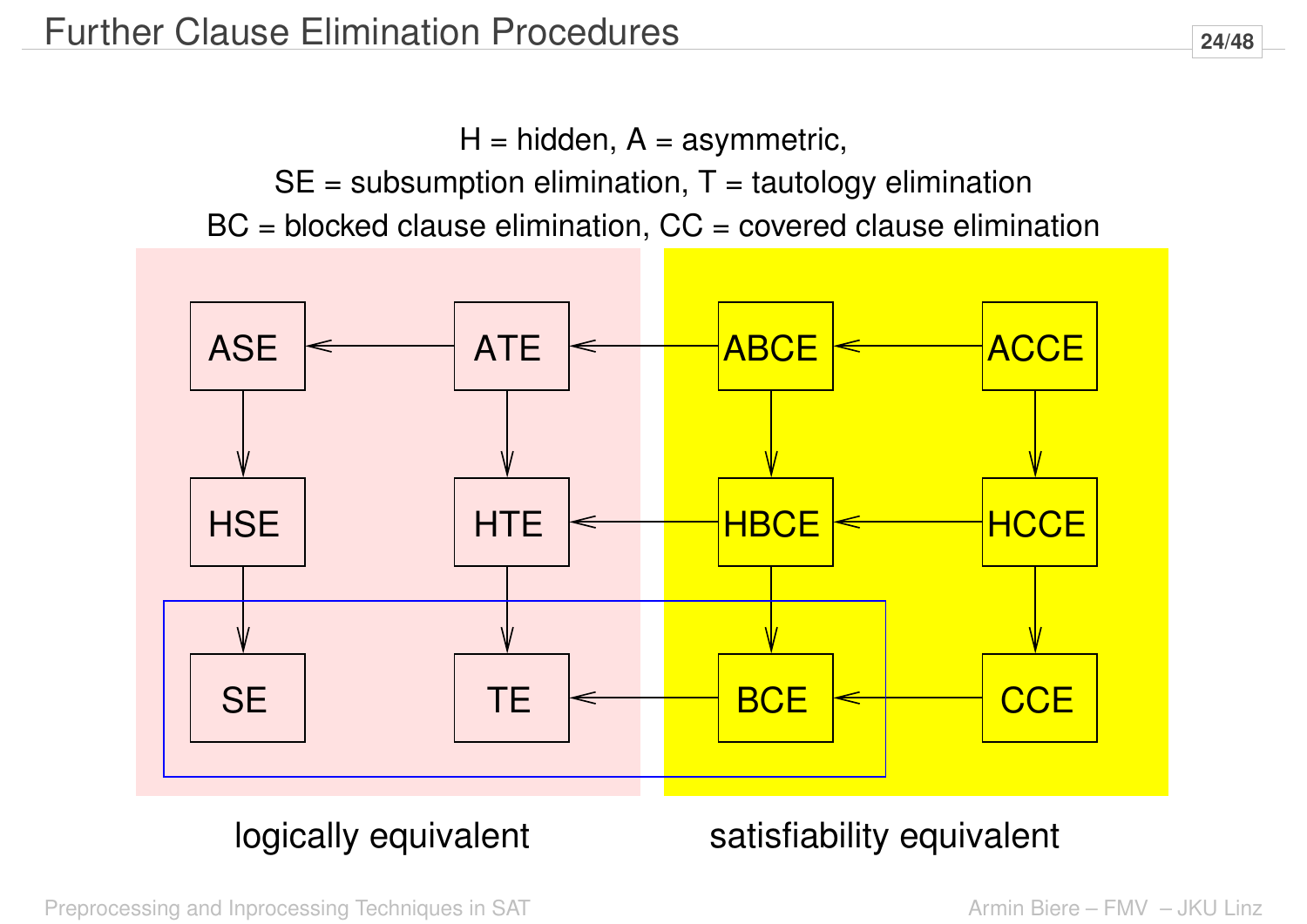**Definition** [self-subsuming resolution] [EénBiere SAT'05] if  $\overline{A \vee x}$  and  $B \vee \overline{x}$  are two clauses in a CNF and  $\overline{A \vee x}$  *x*  $\vee$  *x*  $\vee$  *B*  $A$  a valid resolution, e.g.  $B \subseteq$ *A*, then replace the clause  $\vec{A} \lor \vec{x}$  by  $\vec{A}$ , in essence removing  $\vec{x}$  from  $\vec{A} \lor \vec{x}$ 

example: if both  $a \vee b \vee x$  and  $b \vee \overline{x}$  are in a CNF remove x from first clause

**Definition** [asymmetric literal addition] [Internal and Figure 10] [Internal Setimate LPAR'10] if  $\overline{A}$  and  $B\vee \bar x$  are two clauses in a CNF and *A*∨*x x*¯∨*B*  $\overline{A}$  a valid resolution, e.g.  $B\subseteq A,$ then replace the clause  $\overline{A}$  by  $\overline{A} \vee \overline{x}$ , in essence **adding**  $\overline{x}$  to  $\overline{A}$ 

example: if both  $a \vee b$  and  $b \vee \overline{x}$  are in a CNF add  $x$  to first clause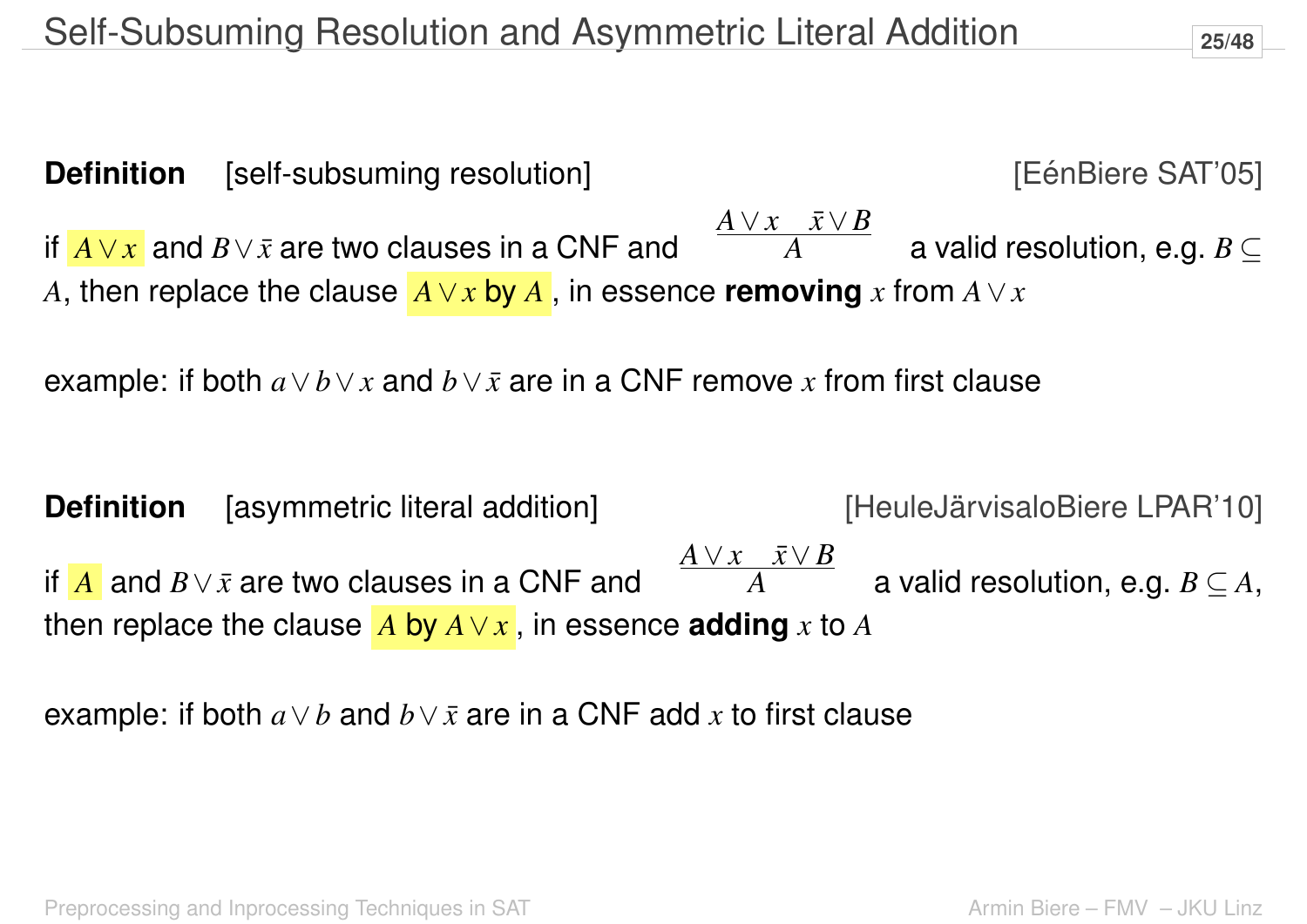**Definition** [asymmetric tautology / blocked clause] [HeuleJärvisaloBiere LPAR'10] apply asymmetric literal addition to a clause w.r.t. to fixed CNF as long as possible, if the result is a tautological / blocked then remove clause (otherwise keep original)

**Definition** hidden = only use binary side clauses  $\bar{x} \vee B$ 

**Fact** AHTE can be simulated by asymmetric branching / distillation and BCP

**Fact** HTE can be implemented much faster by iterating over all literals instead of iterating over all clauses (partially implemented in Lingeling)

**Fact** HTE after equivalence reasoning and failed literal probing until completion on binary clauses only is confluent and BCP preserving

see our long and short LPAR'10 papers for more details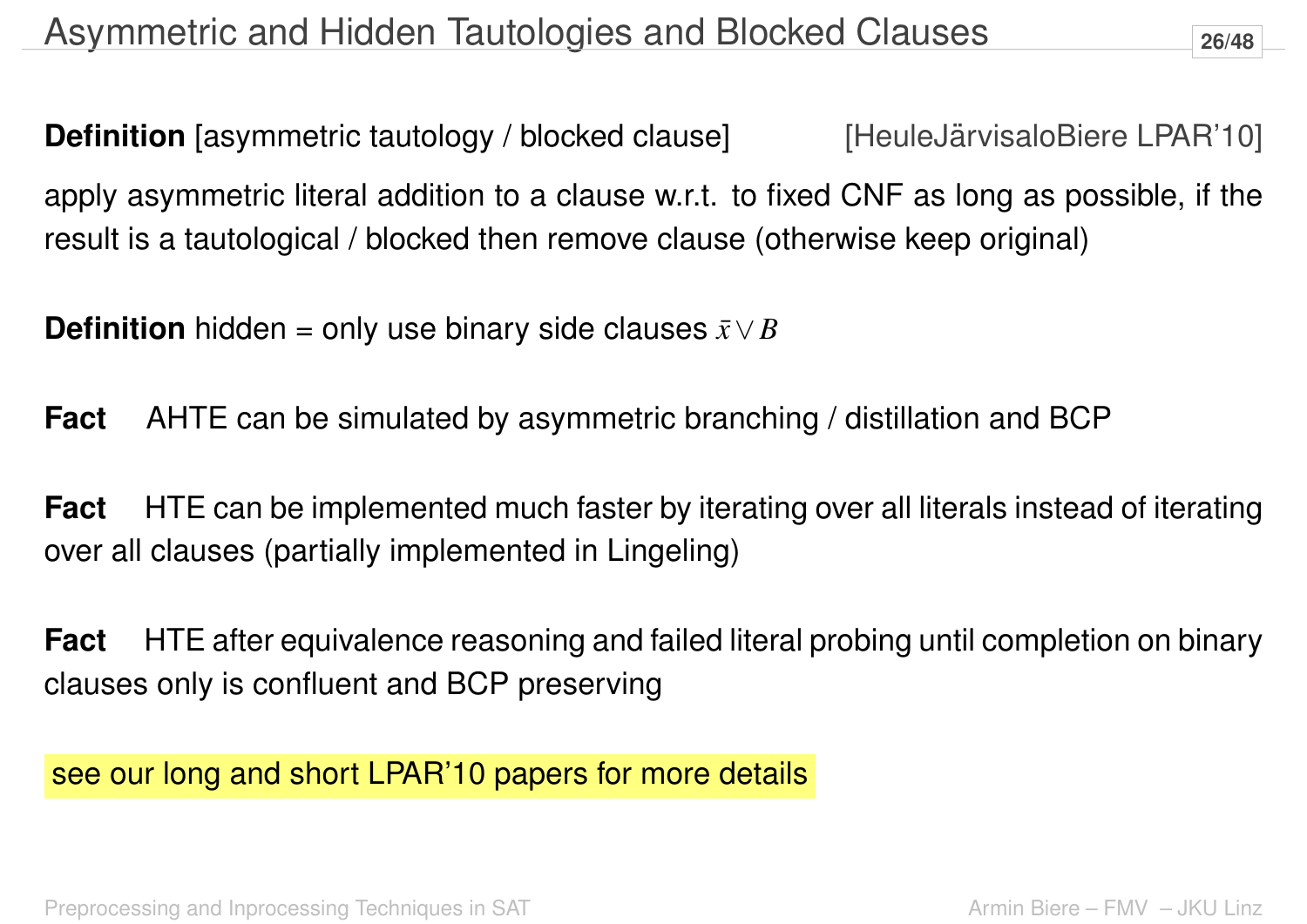- SAT solvers applied to huge formulas
	- **–** million of variables
	- **–** fastests solvers use preprocessing/inprocessing
	- **–** *need cheap and effective inprocessing techniques for millions of variables*
- this talk:
	- **– unhiding** redundancy in large formulas
	- **–** almost linear randomized algorithm
	- **–** using the binary implication graph
	- **–** fast enough to be applied to learned clauses
- see our SAT'11 paper for more details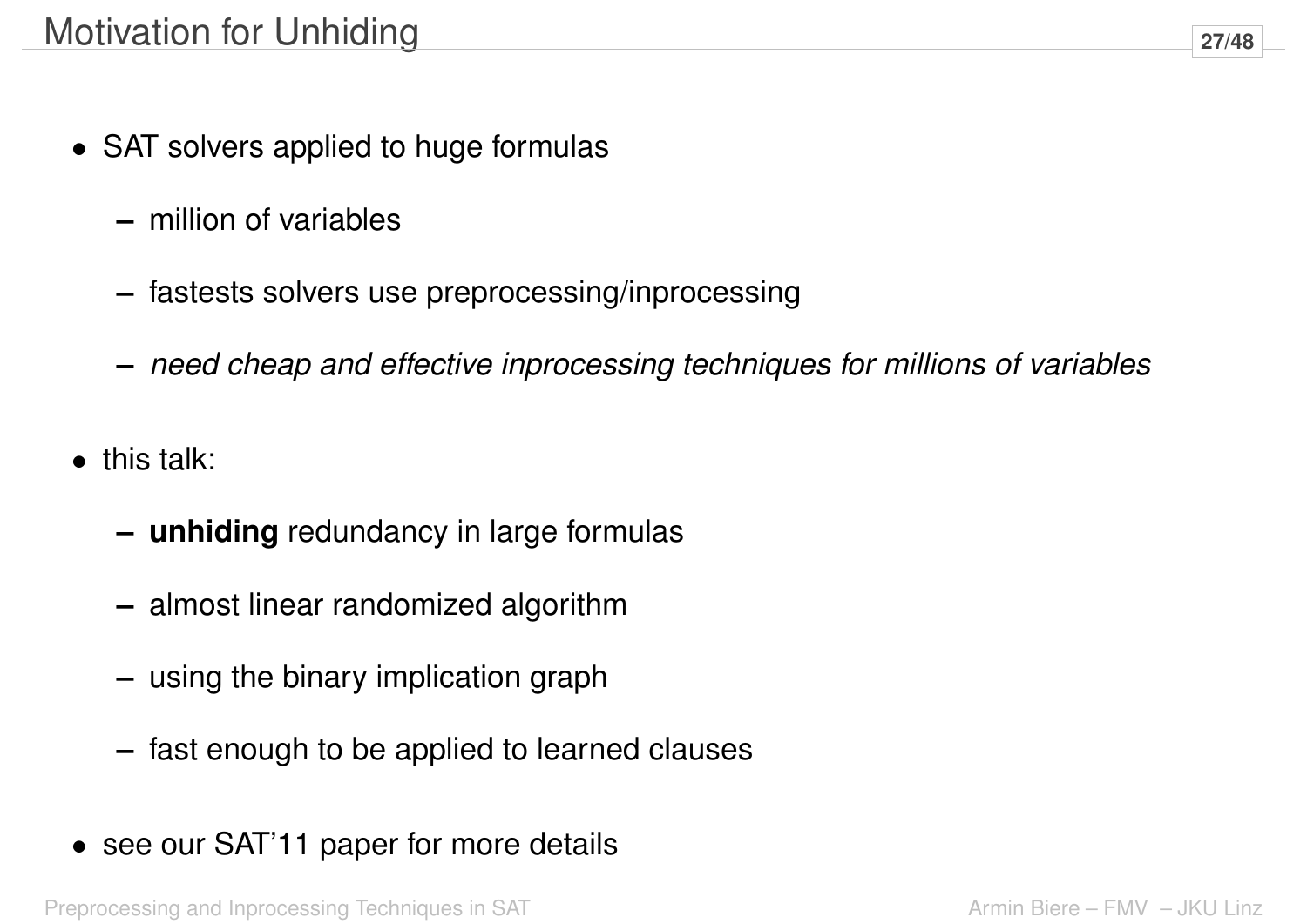

$$
(\bar{a} \vee c) \wedge (\bar{a} \vee d) \wedge (\bar{b} \vee d) \wedge (\bar{b} \vee e) \wedge (\bar{c} \vee f) \wedge (\bar{d} \vee f) \wedge (\bar{g} \vee f) \wedge (\bar{f} \vee h) \wedge (\bar{g} \vee h) \wedge (\bar{a} \vee \bar{e} \vee h) \wedge (\bar{b} \vee \bar{c} \vee h) \wedge (a \vee b \vee c \vee d \vee e \vee f \vee g \vee h) \text{non binary clauses}
$$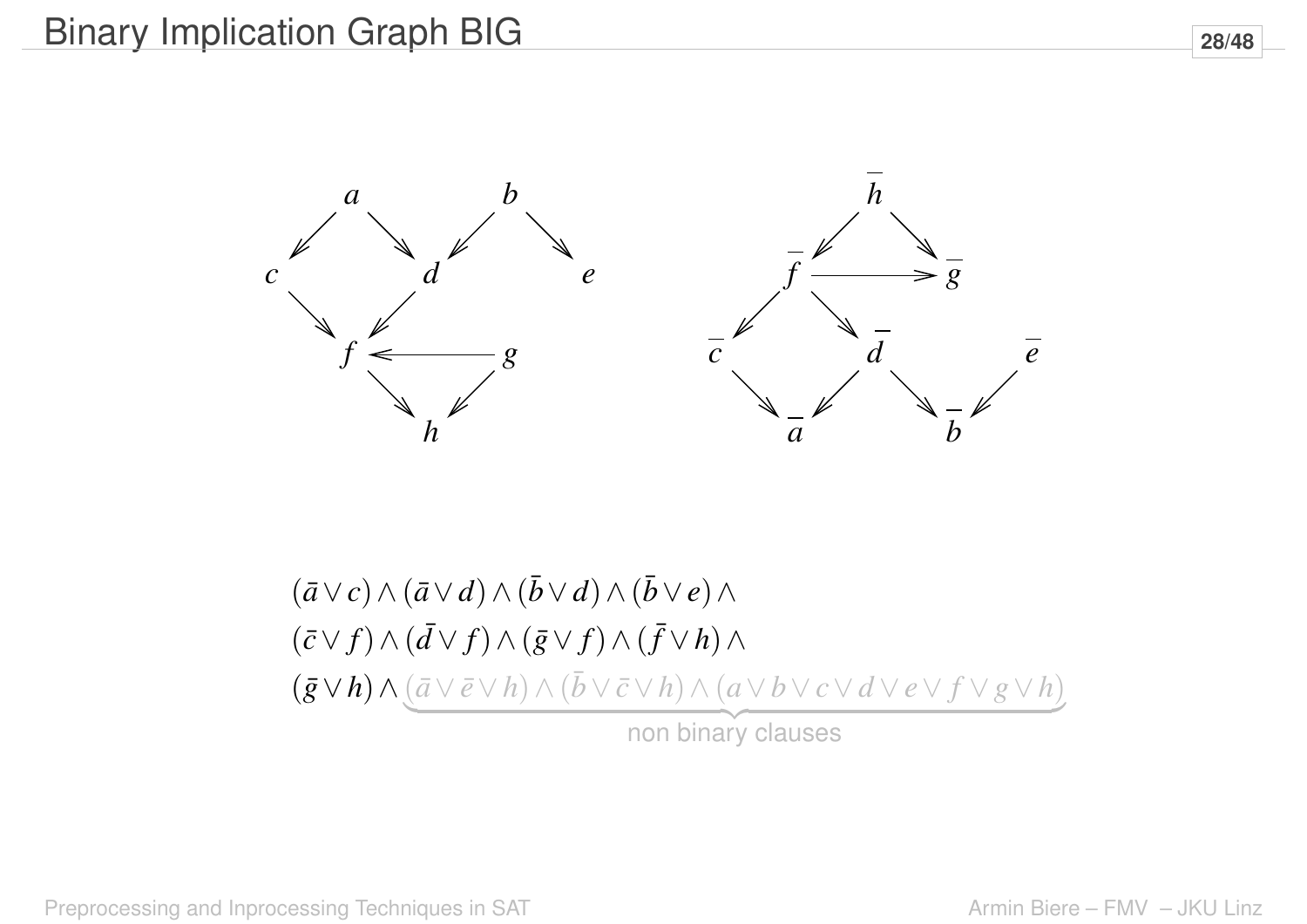

 $(\bar{a} \vee c) \wedge (\bar{a} \vee d) \wedge (\bar{b} \vee d) \wedge (\bar{b} \vee e) \wedge$  $(\bar{c} \vee f) \wedge (\bar{d} \vee f) \wedge (\bar{g} \vee f) \wedge (\bar{f} \vee h) \wedge$ **TRD**  $g \rightarrow f \rightarrow h$ (*g*¯∨*h*)∧(*a*¯∨*e*¯∨*h*)∧(*b*¯ ∨*c*¯∨*h*)∧(*a*∨*b*∨*c*∨*d* ∨*e*∨ *f* ∨*g*∨*h*)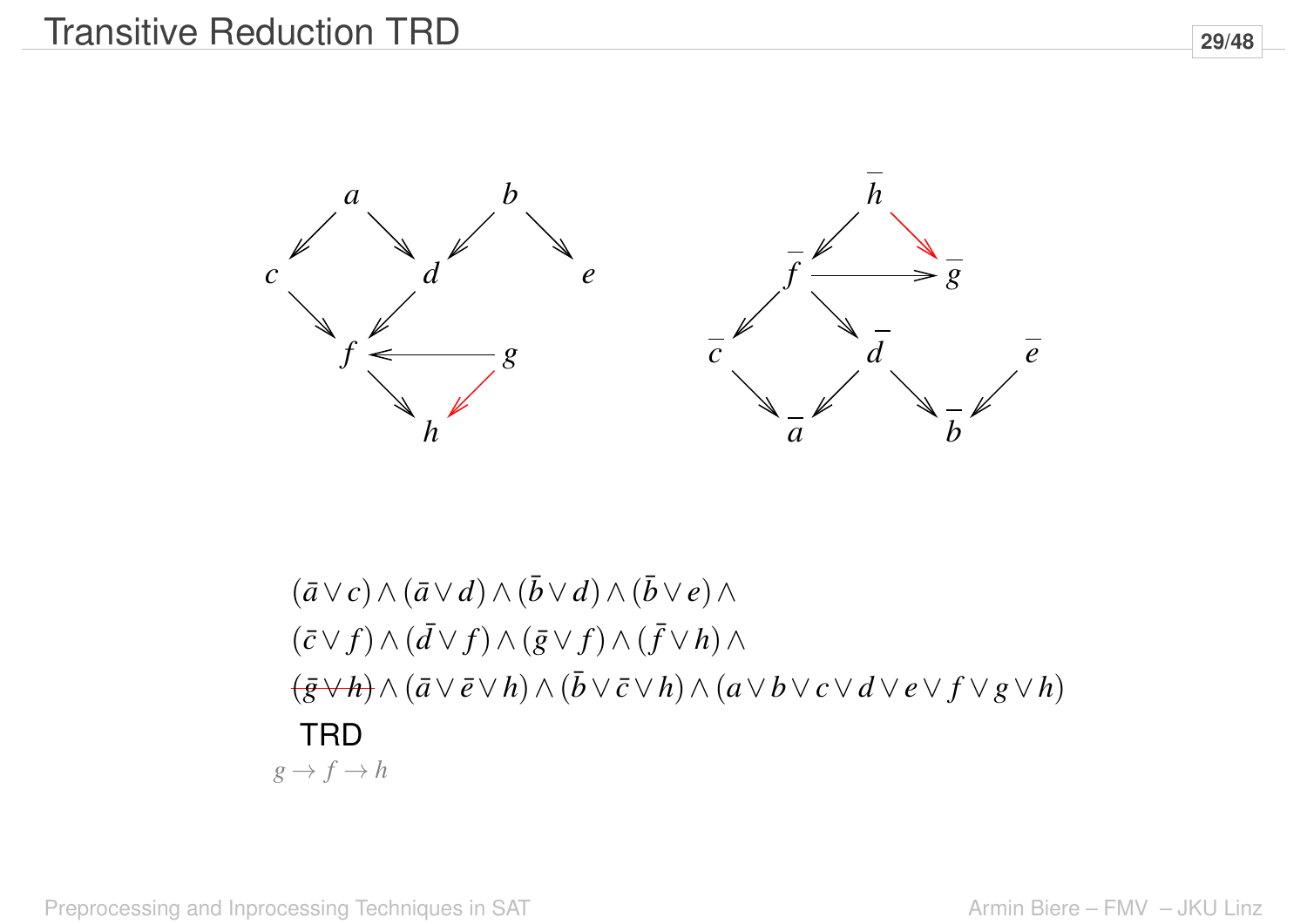[HeuleJärvisaloBiere LPAR'2010]



$$
(\bar{a}\vee c)\wedge(\bar{a}\vee d)\wedge(\bar{b}\vee d)\wedge(\bar{b}\vee e)\wedge
$$
  
\n
$$
(\bar{c}\vee f)\wedge(\bar{d}\vee f)\wedge(\bar{g}\vee f)\wedge(\bar{f}\vee h)\wedge
$$
  
\n
$$
(\bar{a}\vee\bar{e}\vee h)\wedge(\bar{b}\vee\bar{c}\vee h)\wedge(a\vee b\vee c\vee d\vee e\vee f\vee g\vee h)
$$
  
\nHTE  
\n
$$
a\rightarrow d\rightarrow f\rightarrow h
$$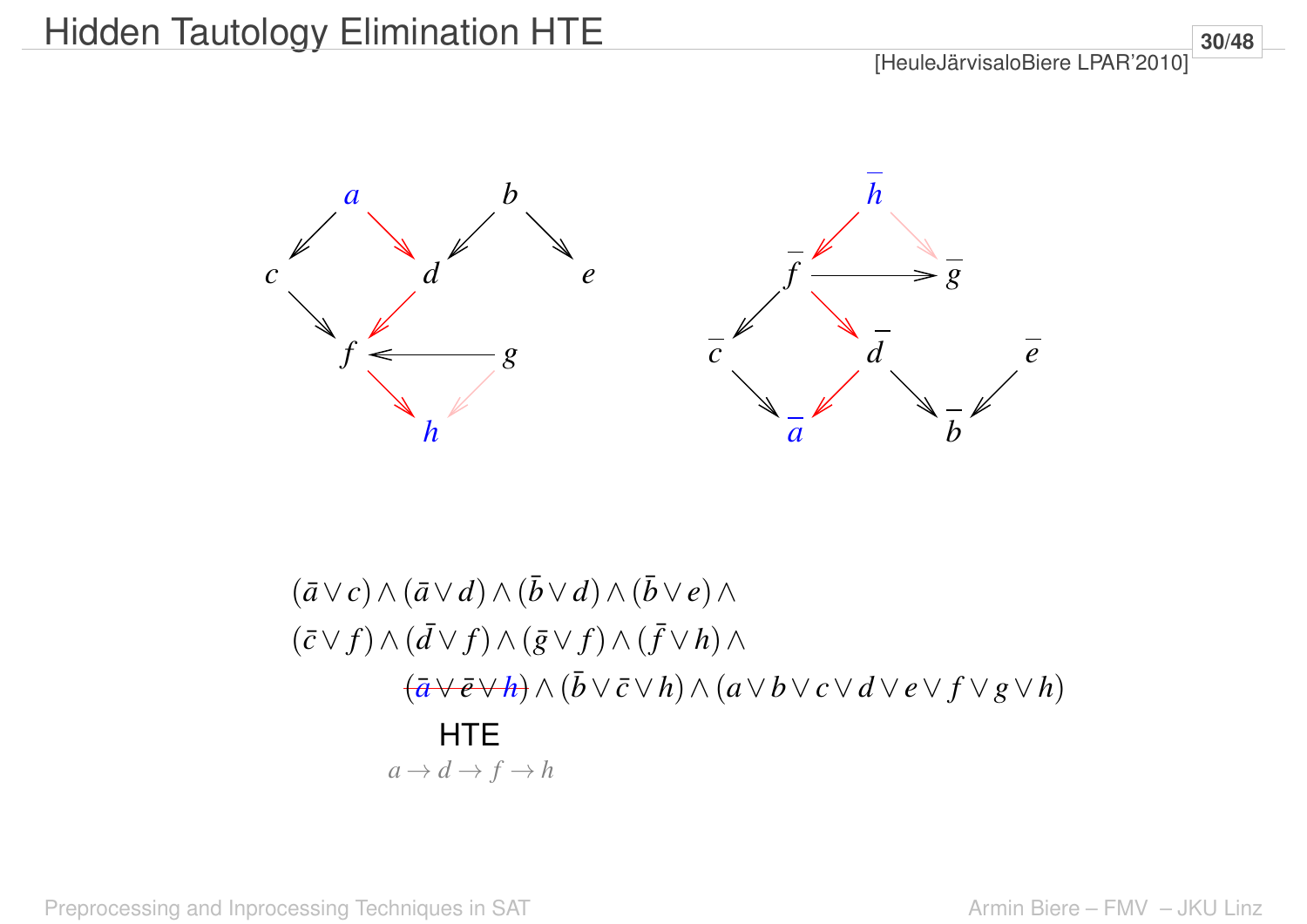[HeuleJärvisaloBiere LPAR'2010]



$$
(\bar{a}\vee c)\wedge(\bar{a}\vee d)\wedge(\bar{b}\vee d)\wedge(\bar{b}\vee e)\wedge
$$
  

$$
(\bar{c}\vee f)\wedge(\bar{d}\vee f)\wedge(\bar{g}\vee f)\wedge(\bar{f}\vee h)\wedge
$$
  

$$
(\bar{b}\vee\bar{e}\vee h)\wedge(a\vee b\vee c\vee d\vee e\vee f\vee g\vee h)
$$
  
HTE  

$$
c\rightarrow f\rightarrow h
$$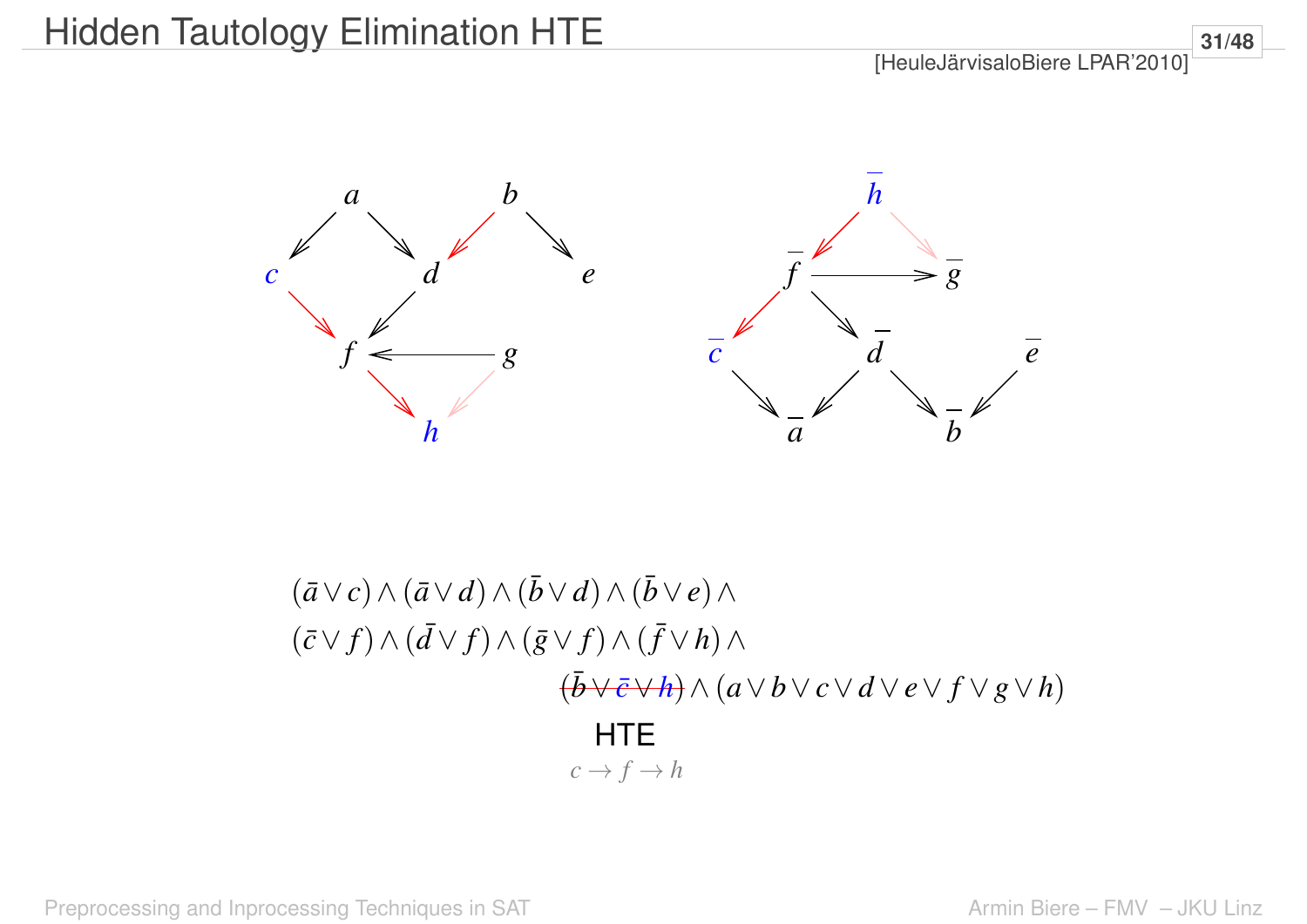$$
\begin{array}{c c} C \vee l & D \vee \bar{l} \\ \hline D & C \subseteq D \end{array}
$$

$$
\frac{a \vee b \vee l}{a \vee b \vee c} \xrightarrow{a \vee b \vee c \vee \overline{l}}
$$

[EénBiere-SAT'05]

**32/48**

resolvent *D* subsumes second antecedent  $D \vee l$ 

assume given CNF contains both antecedents  $\ldots (a \vee b \vee l)(a \vee b \vee c \vee l) \cdots$ 

if *D* is added to CNF then  $D\vee \overline{l}$  can be removed  $\qquad \qquad \Downarrow$ 

which in essence *removes*  $\bar{l}$  from  $D\vee \bar{l}$  ...( $a\vee b\vee l$ )( $a\vee b\vee c$ )...

```
used in SATeLite preprocessor
```
now common in many SAT solvers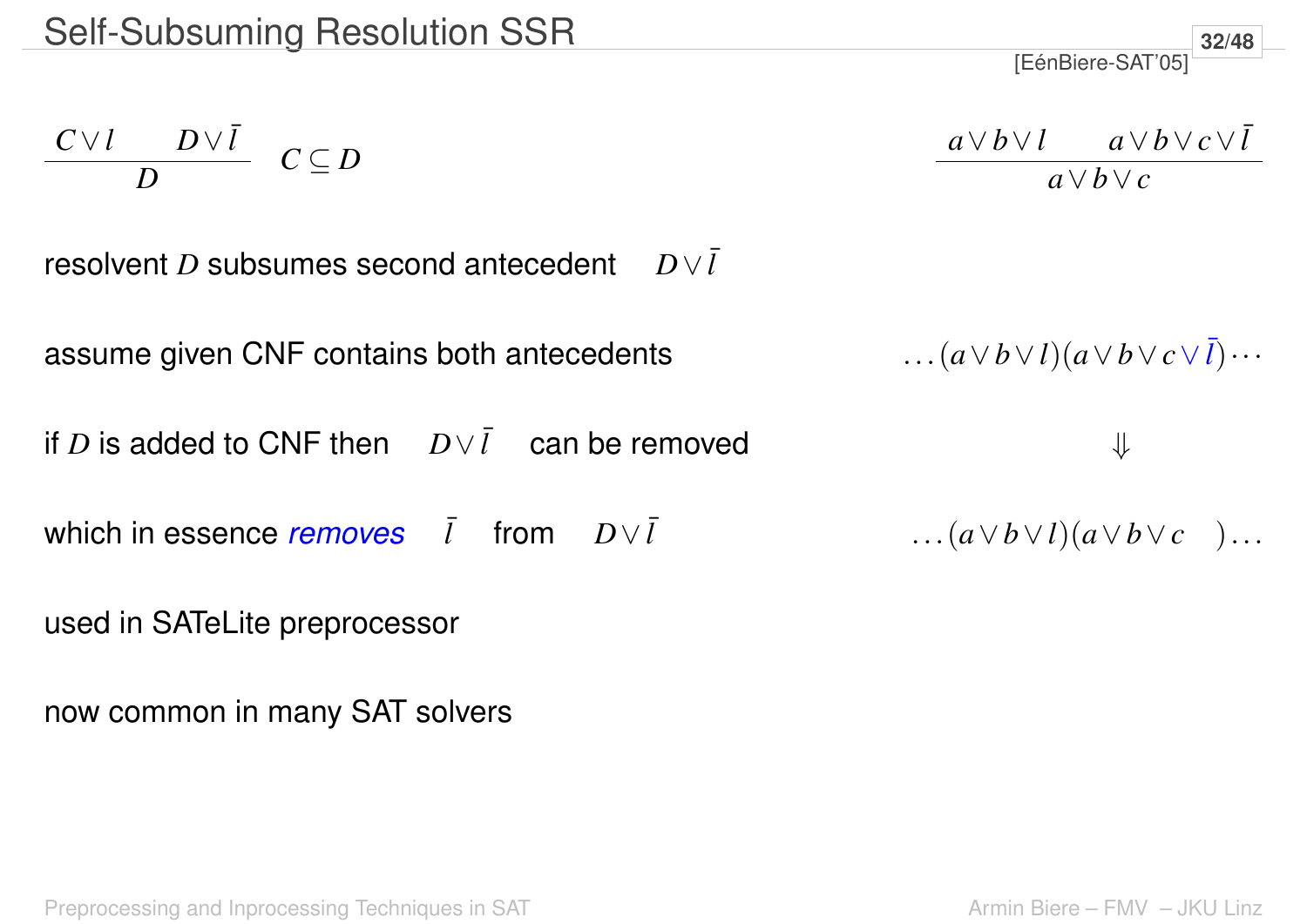hidden literal addition (HLA) uses SSR in reverse order

$$
\frac{C\vee l}{D} \quad C \subseteq D \qquad \qquad \frac{a\vee b\vee l}{a\vee b\vee c} \qquad \qquad \frac{a\vee b\vee l}{a\vee b\vee c}
$$

assume given CNF contains resolvent and first antecedent  $\ldots (a \vee b \vee l)(a \vee b \vee c) \cdots$ 

```
we can replace D by D \vee \overline{l} ... (a \vee b \vee l)(a \vee b \vee c \vee \overline{l})...
```
which in essence  $\frac{\partial}{\partial s}$   $\bar{l}$  to *D*, repeat HLA until fix-point

keep remaining non-tautological clauses *after removing added literals again*

HTE = assume  $C \vee l$  is a binary clauses more general versions in the paper

#### **remove clauses with a literal implied by negation of another literal in the clause**

#### HTE confluent and BCP preserving modulo equivalent variable renaming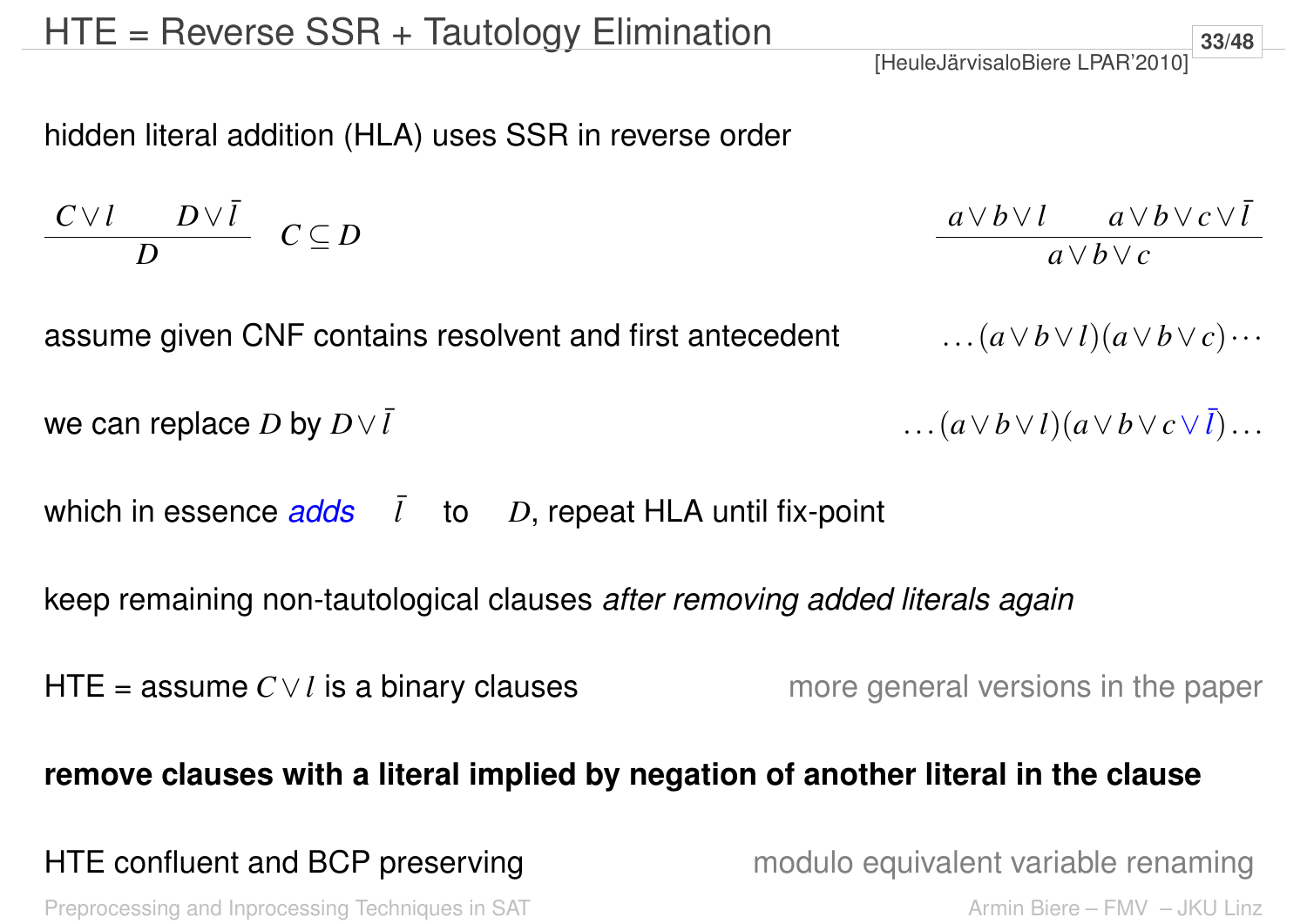better explained on binary implication graph

#### **remove literal from a clause which implies another literal in the clause**

 $\ldots$ ( $\bar{a} \vee b$ )( $\bar{b} \vee c$ )( $a \vee c \vee d$ )...  $\implies$   $\ldots$ ( $\bar{a} \vee b$ )( $\bar{b} \vee c$ )( $c \vee d$ )...

related work before all uses BCP:

- asymmetric branching implemented in MiniSAT but switched off by default
- 

• **distillation** [JinSomenzi'05][HanSomenzi DAC'07]

• vivification **by a strategier of the CAI'08** (PietteHamadiSais ECAI'08]

• caching technique in CryptoMiniSAT

### HTE/HLE only uses the binary implication graph!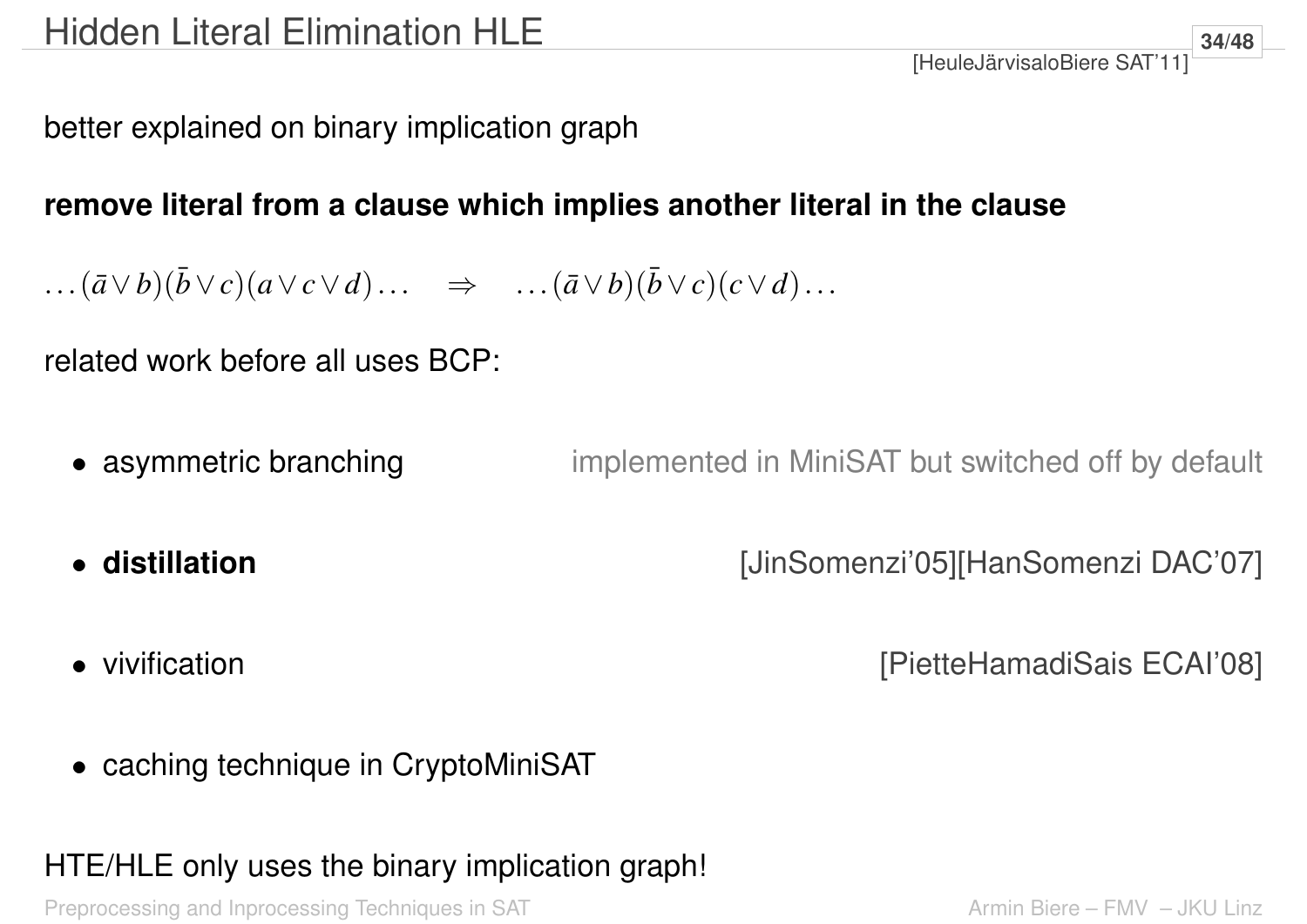

## $(\bar{a} \vee c) \wedge (\bar{a} \vee d) \wedge (\bar{b} \vee d) \wedge (\bar{b} \vee e) \wedge$  $(\bar{c} \vee f) \wedge (\bar{d} \vee f) \wedge (\bar{g} \vee f) \wedge (\bar{f} \vee h) \wedge$

#### (*a*∨*b*∨*c*∨*d* ∨*e*∨ *f* ∨*g*∨*h*)

#### HLE all but *e* imply *h* also *b* implies *e*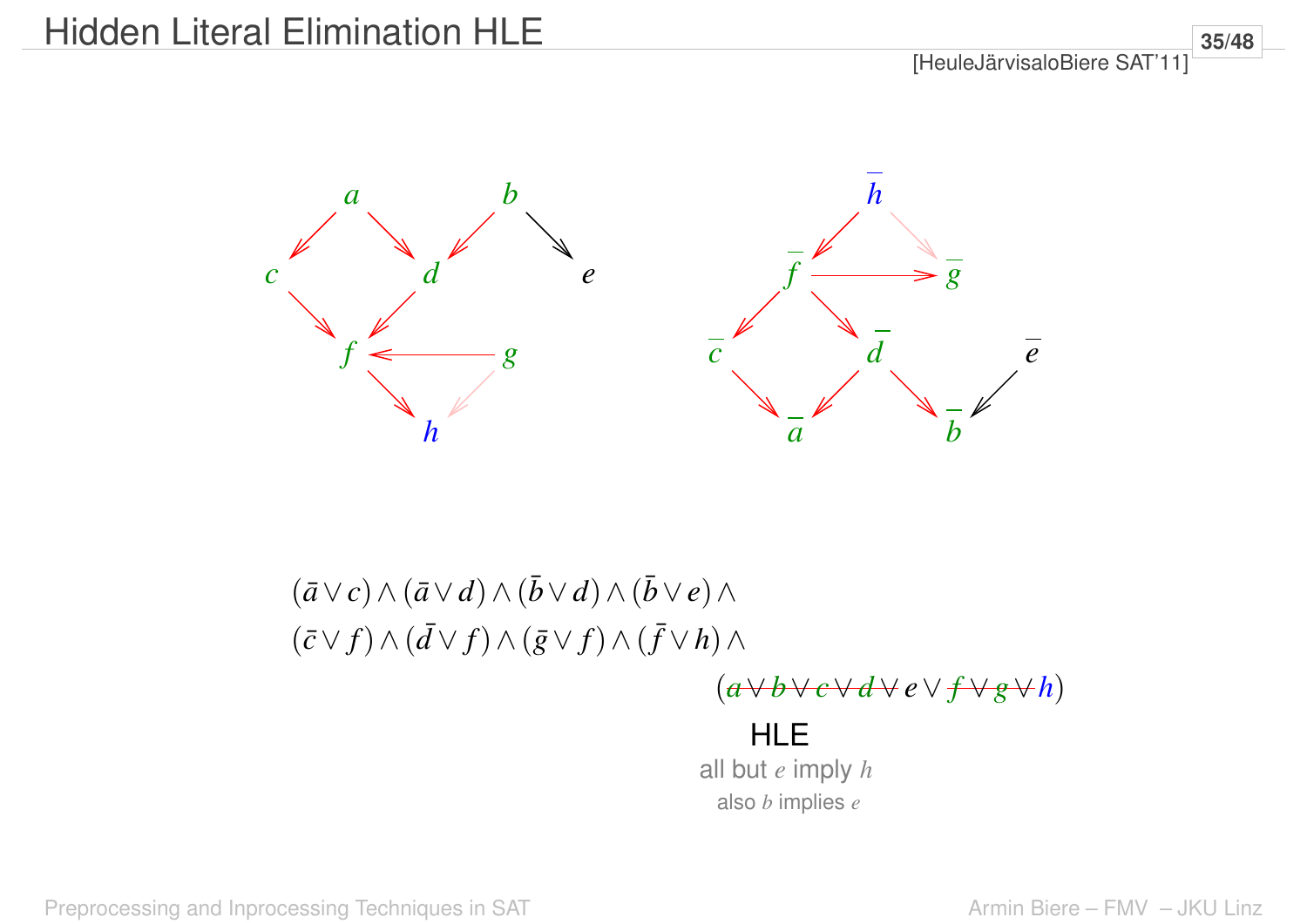

$$
(\bar{a}\vee c)\wedge(\bar{a}\vee d)\wedge(\bar{b}\vee d)\wedge(\bar{b}\vee e)\wedge(\bar{c}\vee f)\wedge(\bar{d}\vee f)\wedge(\bar{g}\vee f)\wedge(\bar{f}\vee h)\wedge(e\vee h)
$$

**36/48**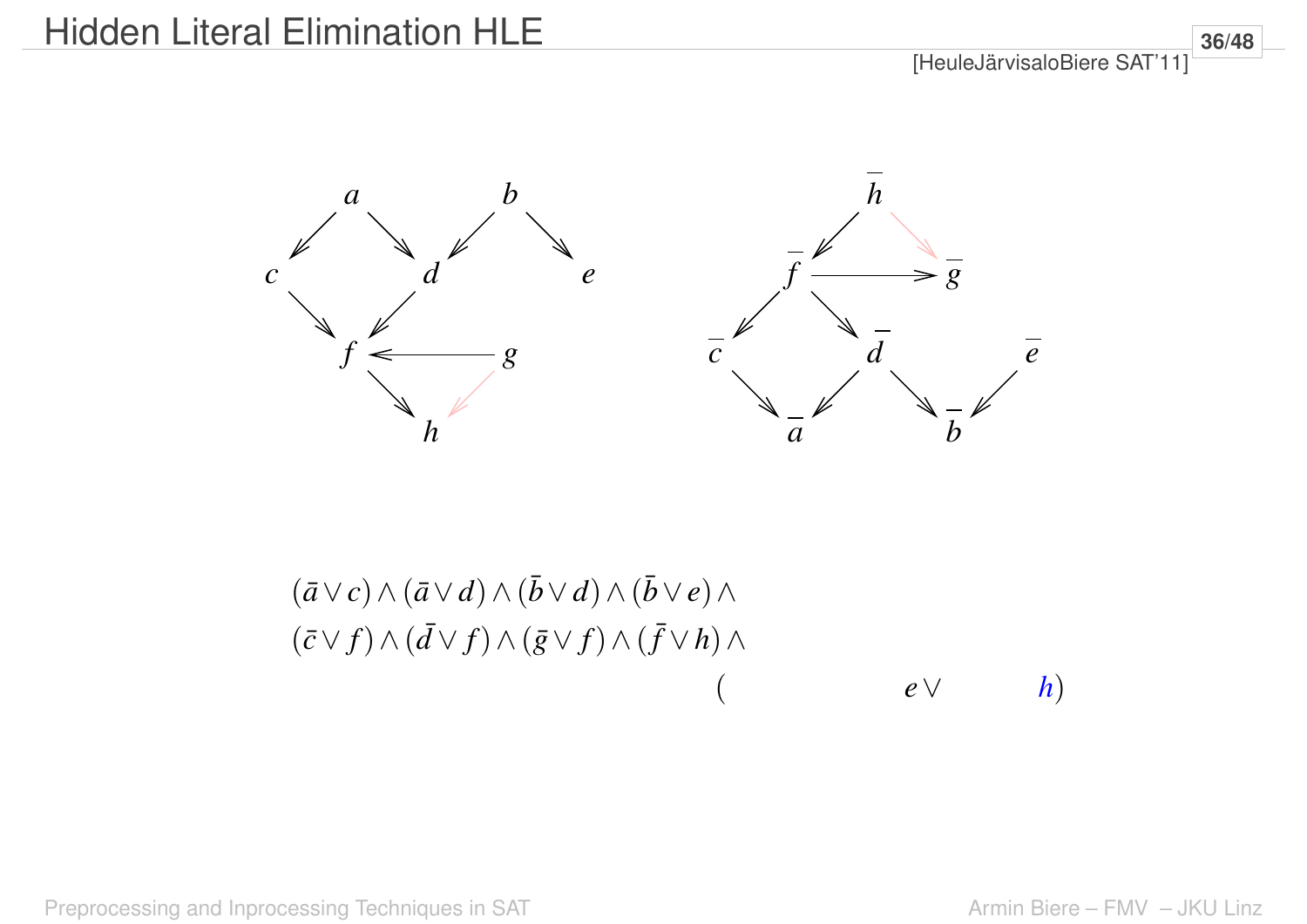

 $(\bar{a} \vee c) \wedge (\bar{a} \vee d) \wedge (\bar{b} \vee d) \wedge (\bar{b} \vee e) \wedge$  $(\bar{c} \vee f) \wedge (\bar{d} \vee f) \wedge (\bar{g} \vee f) \wedge (\bar{f} \vee h) \wedge$ (*e*∨*h*)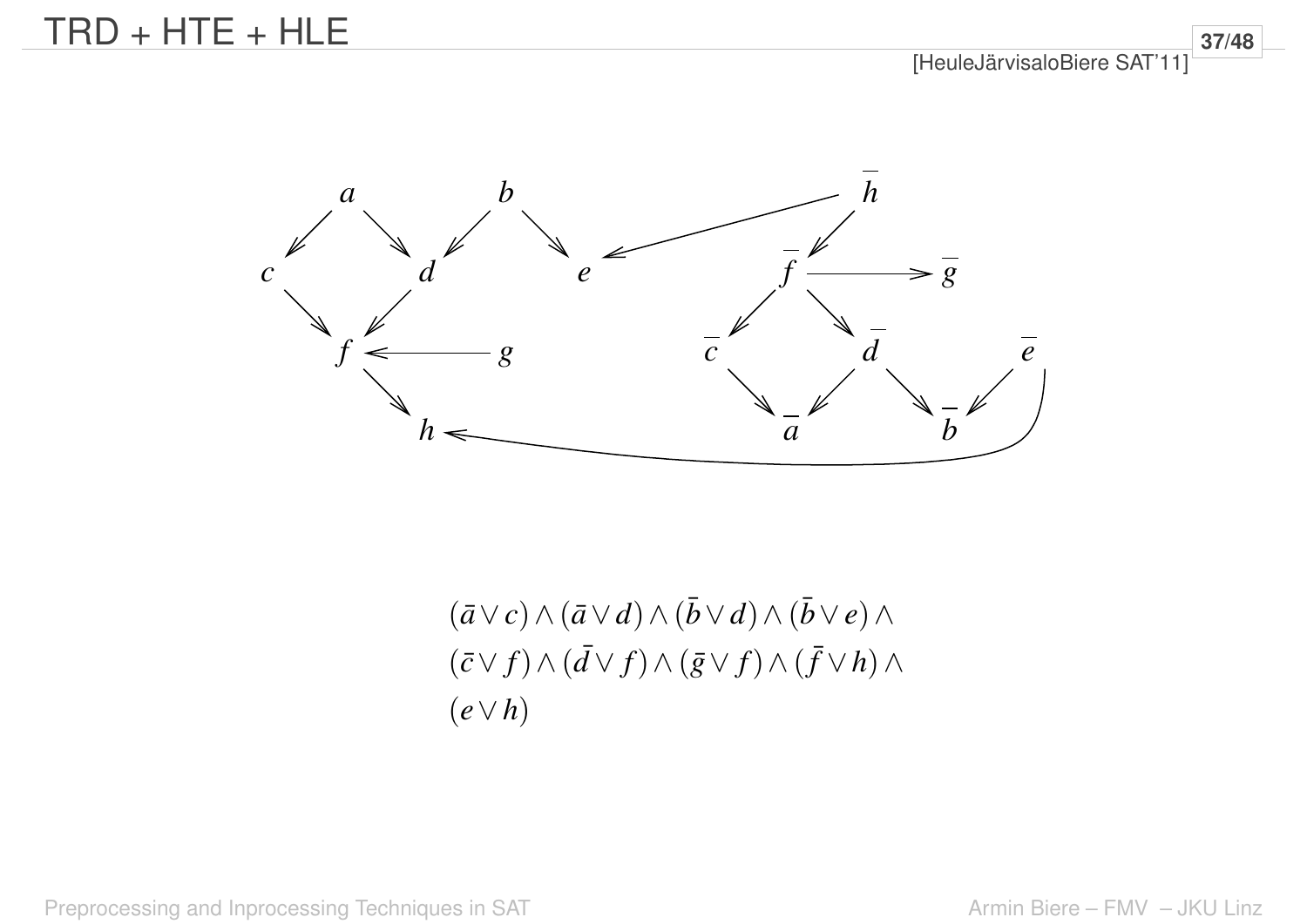actually quite old technique **....** [Freeman PhdThesis'95] [LeBerre'01] ...

*assume* literal *l*, BCP, if conflict, add unit  $\overline{l}$ 

rather costly to run until completion rather conjecture: at least quadratic

one BCP is linear and also in practice can be quite expensive

need to do it for all variables and restart if new binary clause generated

useful in practice: lift common implied literals for assumption *l* and assumption ¯*l*

**even on BIG (FL2) conjectured to be quadratic [VanGelder'05]** 

... $(\bar{a} \vee b)(\bar{b} \vee c)(\bar{c} \vee d)(\bar{d} \vee \bar{a})$ ... ⇒ add unit clause  $\bar{a}$ 

subsumed by running one HLA until completion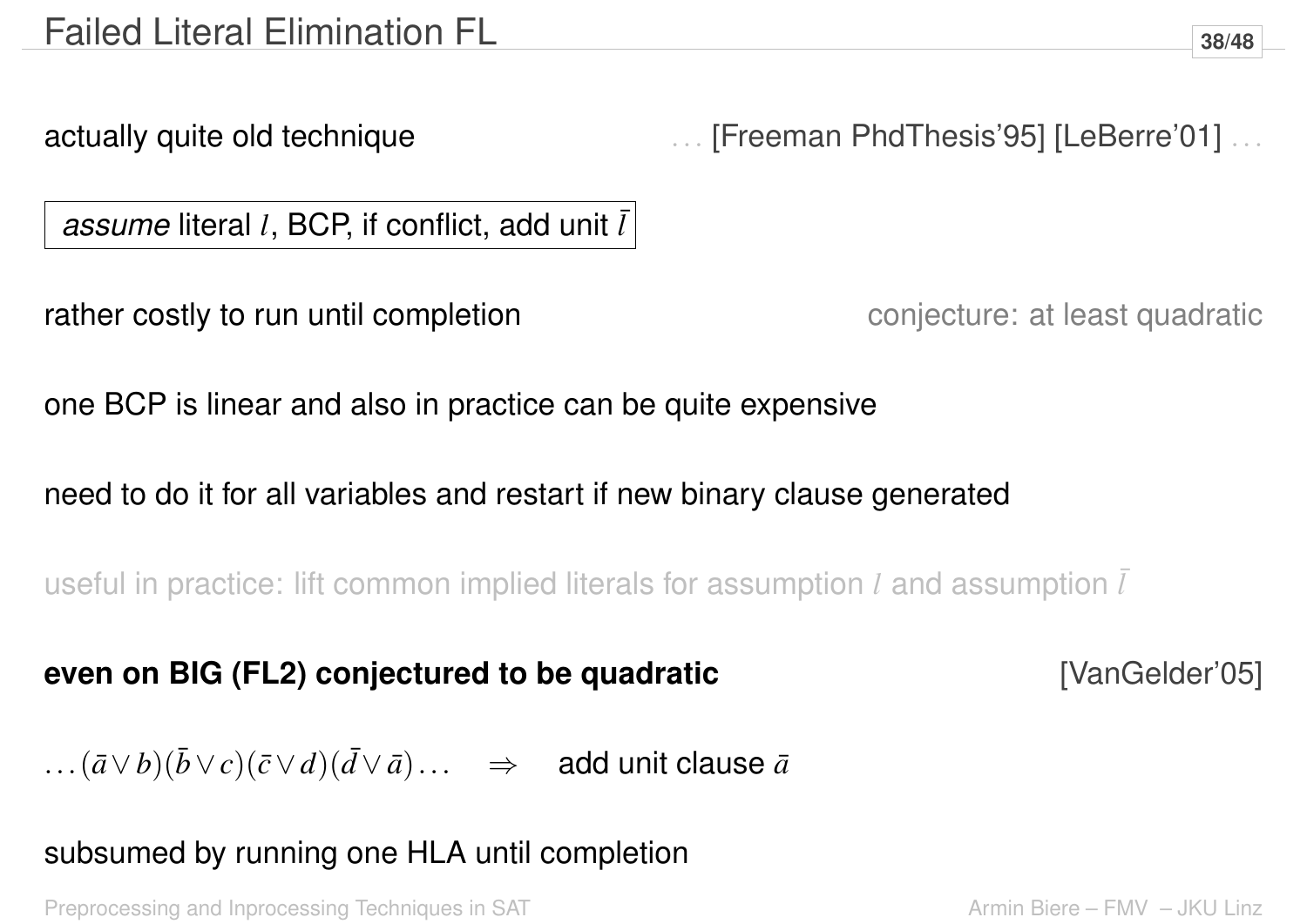[AspvallPlassTarjan'79] [Li'00] [Val'01] [Brafman'04] [VanGelder'05]

decompose BIG into strongly connect components (SCCs)

if there is an *l* with *l* and  $\overline{l}$  in the same component  $\Rightarrow$  *unsatisfiable* 

otherwise replace all literals by a "representative"

### **linear algorithm** can be applied routinely during garbage collection

but as with failed literal preprocessing may generate new binary clauses

 $\ldots$  $(\bar{a} \vee b)(\bar{b} \vee c)(\bar{c} \vee a)(\bar{a} \vee b \vee c \vee d) \ldots \Rightarrow \ldots (\bar{a} \vee d) \ldots$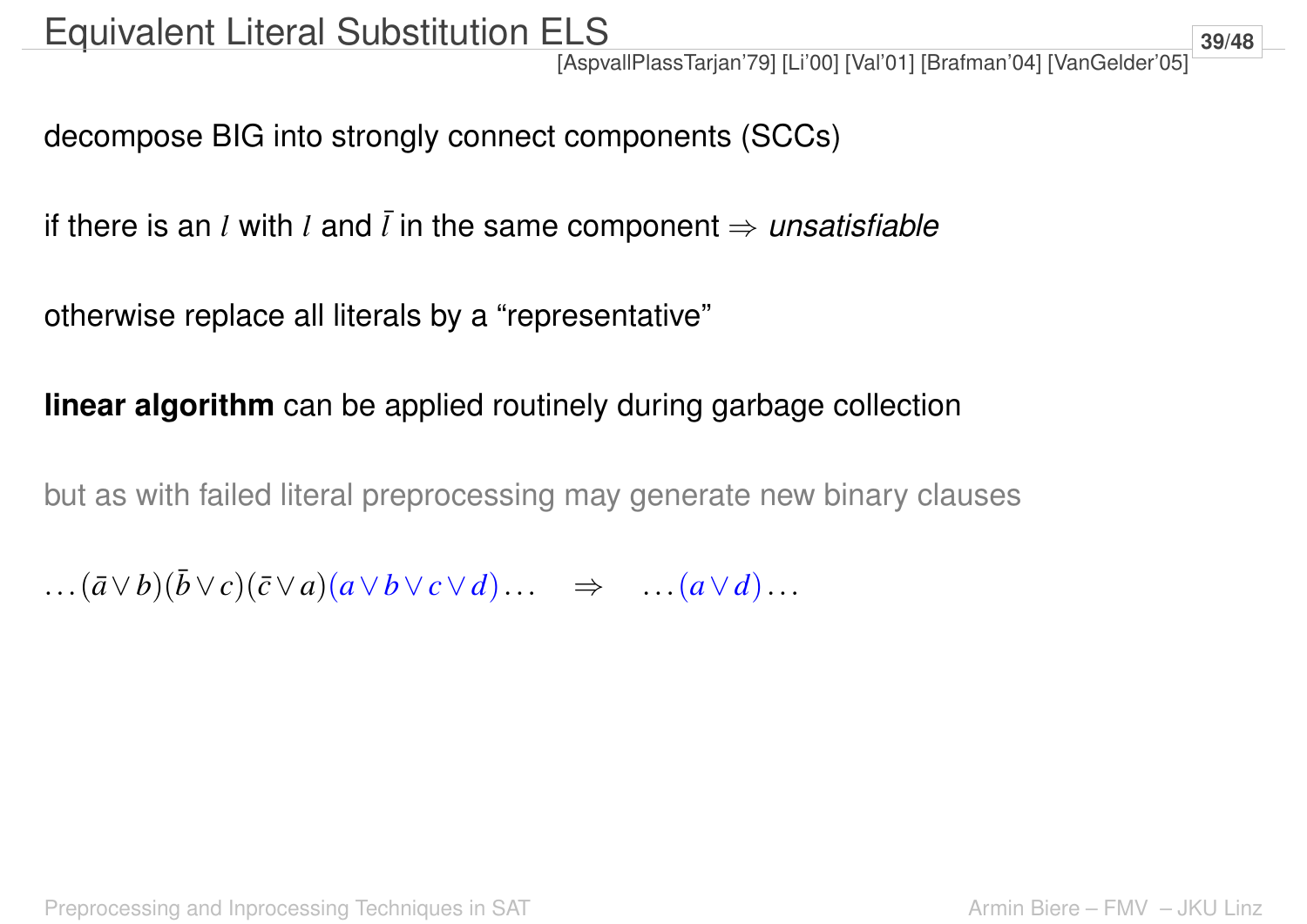## Time Stamping

[HeuleJärvisaloBiere SAT'11]

DFS tree with discovered and finished times:  $[asc(l), fin(l)]$ 



tree edges

well known parenthesis theorem: *l* ancestor in DFS tree of *k* iff  $[\text{dsc}(k),\text{fin}(k)] \subseteq [\text{dsc}(l),\text{fin}(l)]$ 

ancestor relationship gives necessary conditions for (transitive) implication:

- if  $[\text{dsc}(k),\text{fin}(k)] \subseteq [\text{dsc}(l),\text{fin}(l)]$  then  $l \to k$
- if  $[{\rm dsc}(\bar{l}),{\rm fin}(\bar{l})]\subseteq[{\rm dsc}(\bar{k}),{\rm fin}(\bar{k})]$  then  $l\to k$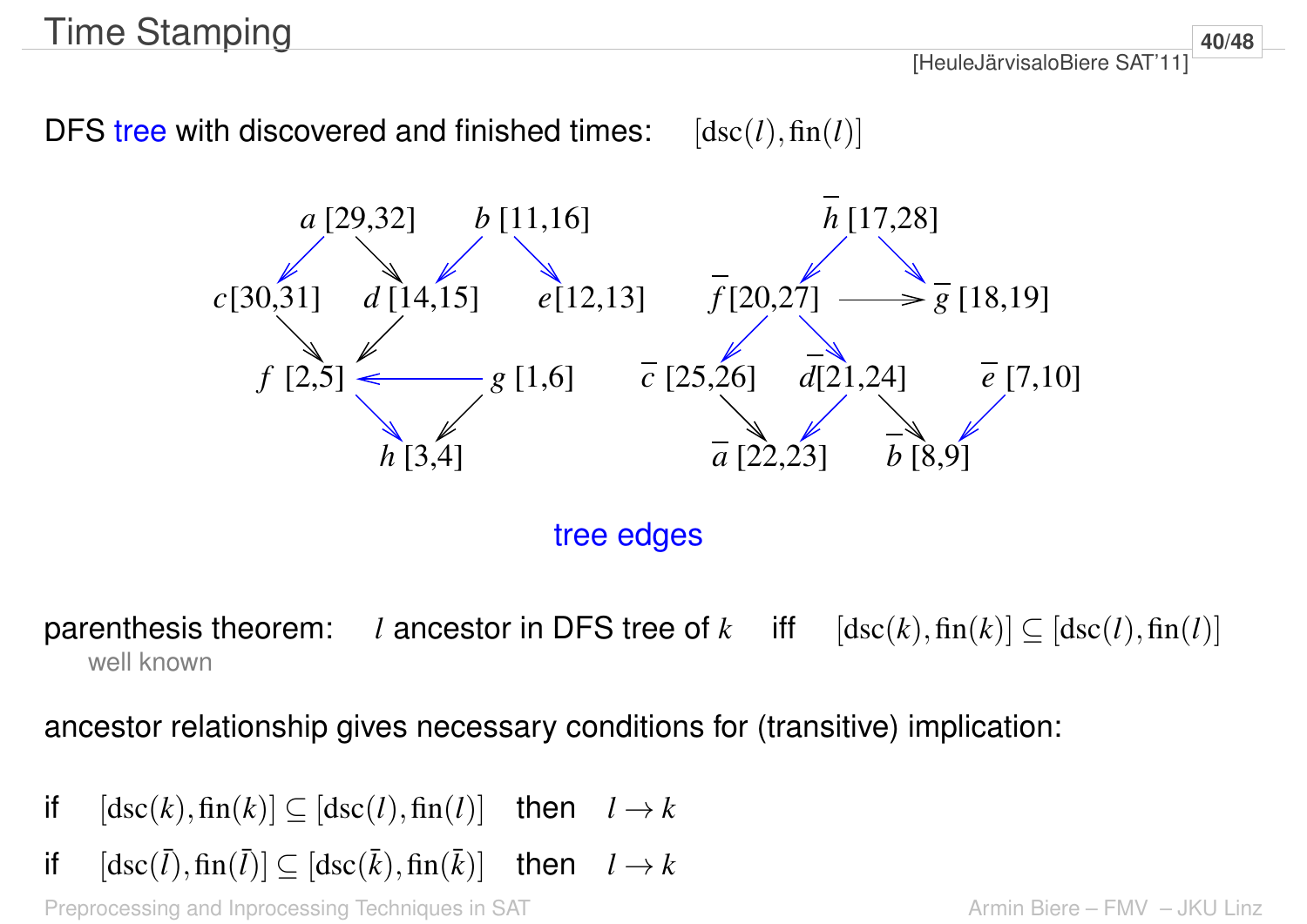Unhiding: Applying Time Stamping to TRD/HTE/HLE/FL2/...

- time stamping in previous example does not cover  $b \rightarrow h$  $[11, 16] = [\text{dsc}(b), \text{fin}(b)] \not\subseteq [\text{dsc}(h), \text{fin}(h)] = [3, 4]$  $[17,28] = [\text{dsc}(\bar{h}),\text{fin}(\bar{h})] \not\subseteq [\text{dsc}(\bar{b}),\text{fin}(\bar{b})] = [8,9]$
- in example still both HTE "unhidden", HLE works too (since *b* → *e*)
- "coverage" heavily depends on DFS order
- as solution we propose multiple **randomized DFS** rounds/phases
- so we approximate a quadratic problem (reachability) randomly by a linear algorithm
- if BIG is a tree *one* time stamping covers everything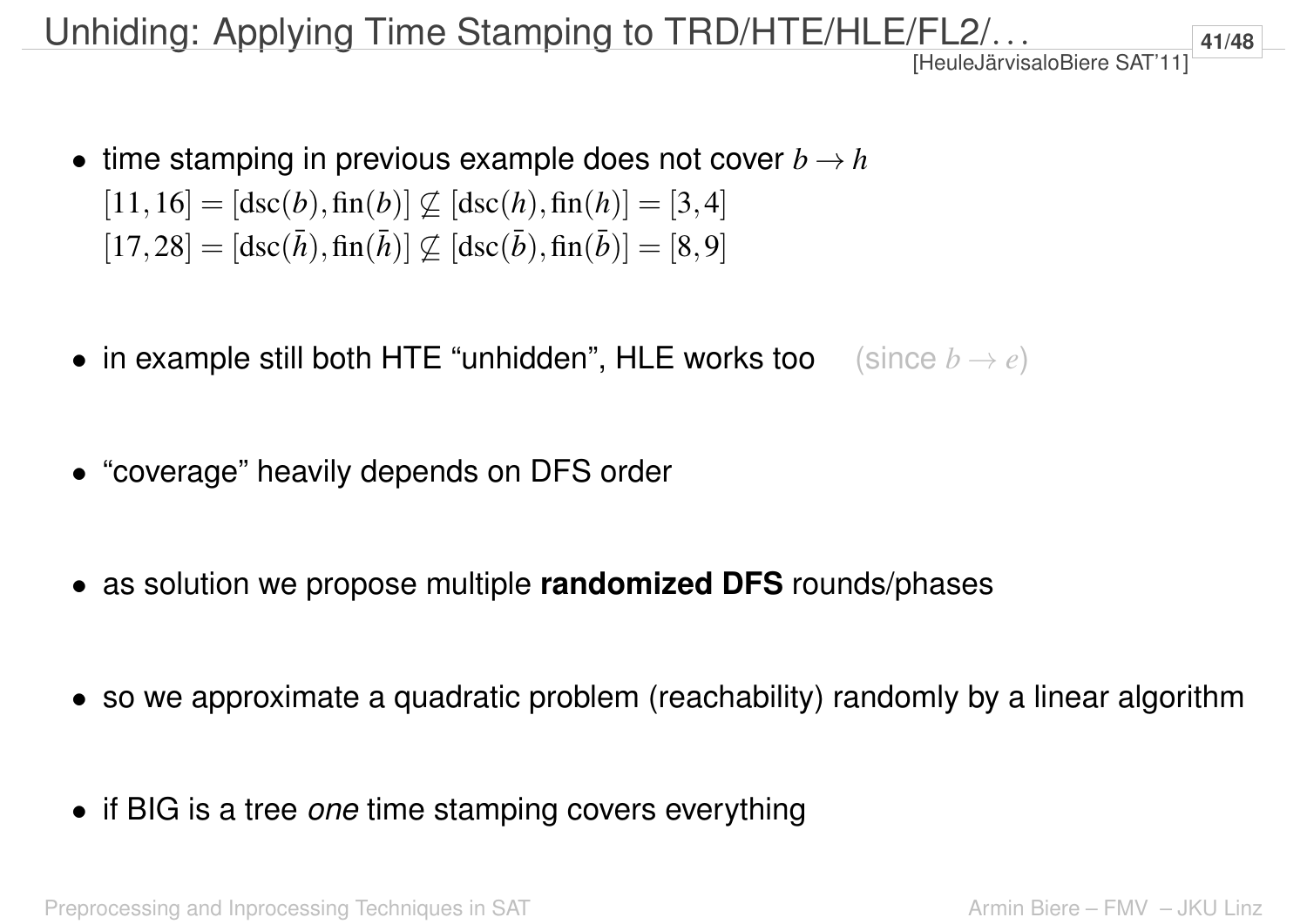*Unhiding* (formula *F*)  $stamp := 0$  **foreach** literal *l* in BIG(*F*) **do**  $\text{dsc}(l) := 0; \text{fin}(l) := 0$  $\text{prt}(l) := l; \text{root}(l) := l$ **foreach**  $r \in \text{RTS}(F)$  **do**  $\delta$  *stamp* := *Stamp*(*r*,*stamp*) **foreach** literal *l* in BIG(*F*) **do if**  $dsc(l) = 0$  **then**  $stanp := Stamp(l, stamp)$ **return** *Simplify*(*F*)

*Stamp* (literal *l*, integer *stamp*)

$$
1 \quad \text{stamp} := \text{stamp} + 1
$$
\n
$$
2 \quad \text{dsc}(l) := \text{stamp}
$$

3 **forceach** 
$$
(\overline{l} \vee \overline{l'}) \in F_2
$$
 do

4 if 
$$
\text{dsc}(l') = 0
$$
 then

$$
5 \quad \text{prt}(l') := l
$$

$$
5 \qquad \qquad \text{root}(l') := \text{root}(l)
$$

$$
7 \qquad \qquad stamp := \text{Stamp}(l', stamp)
$$

$$
8 \qquad stamp := stamp + 1
$$

$$
9 \quad \text{fin}(l) := stamp
$$

<sup>10</sup> **return** *stamp*

*Simplify* (formula *F*)

$$
1 \qquad \textbf{foreach } C \in F
$$

$$
2 \qquad F := F \setminus \{C\}
$$

<sup>3</sup> **if** *UHTE*(*C*) **then continue**

$$
^{4} \qquad F := F \cup \{ \textit{UHLE}(C) \}
$$

<sup>5</sup> **return** *F*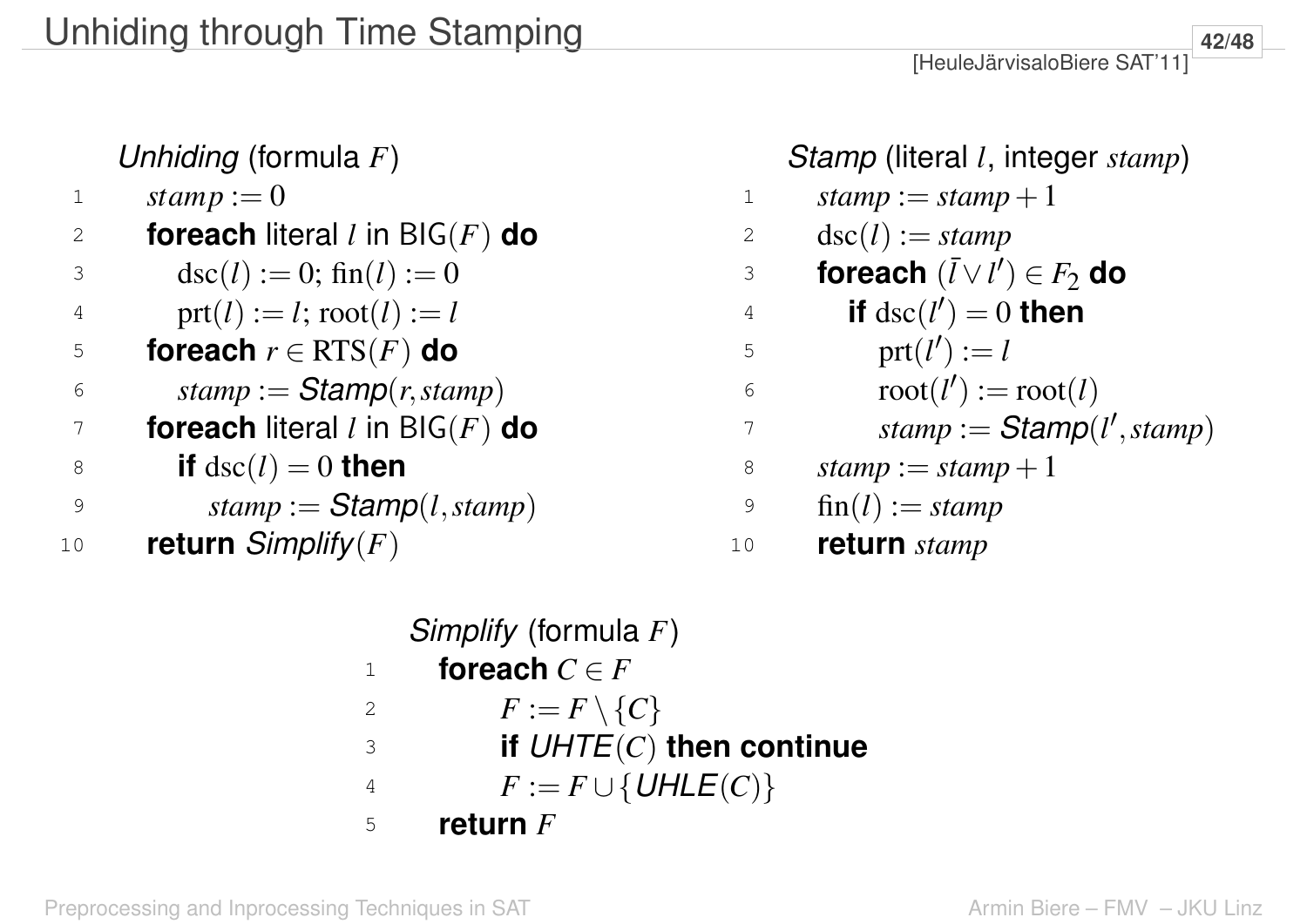**43/48**

*UHTE* (clause *C*)  $l_{\text{pos}} := \text{first element in } S^+(C)$  $l_{\text{neg}} := \text{first element in } S^-(C)$  **while** *true* **if** dsc( $l_{\text{neg}}$ ) > dsc( $l_{\text{pos}}$ ) then **if**  $l_{\text{pos}}$  is last element in  $S^+(C)$  then return false  $l_{\text{pos}} := \text{next element in } S^+(C)$ **Probably consider if**  $\text{fin}(l_{\text{neg}}) < \text{fin}(l_{\text{pos}})$  or  $(|C| = 2$  and  $(l_{\text{pos}} = \bar{l}_{\text{neg}})$  or  $\text{prt}(l_{\text{pos}}) = l_{\text{neg}})$ ) then **if**  $l_{\text{neg}}$  is last element in  $S^{-}(C)$  then return false  $l_{\text{neg}} := \text{next element in } S^-(C)$ **else return** true

- $S^+(C)$  sequence of literals in *C* ordered by  $\text{dsc}()$
- *S*<sup>−</sup>(*C*) sequence of negations of literals in *C* ordered by dsc()

## $O(|C|\log|C|)$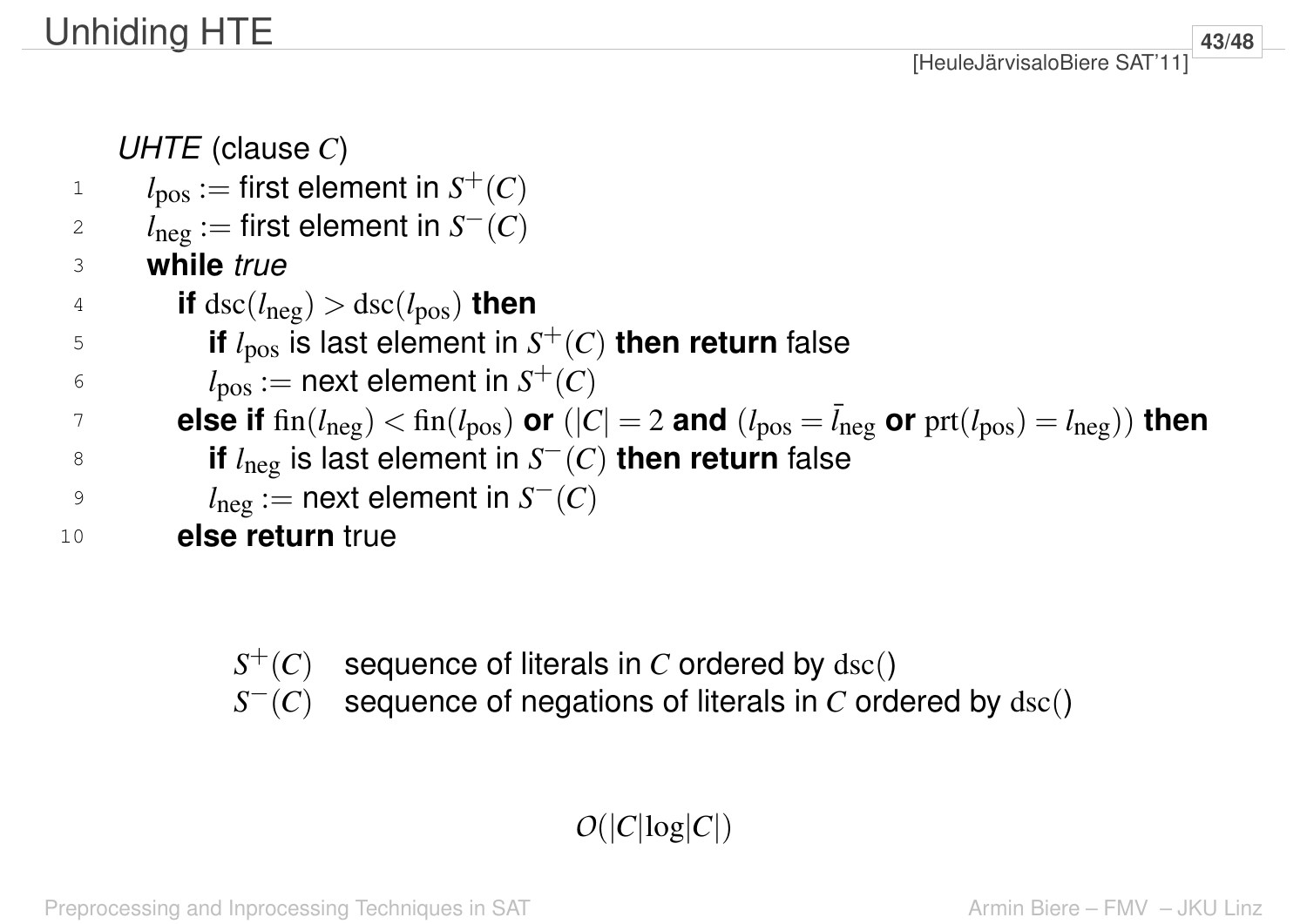## Unhiding HLE

*UHLE* (clause *C*) *finished* := finish time of first element in  $S_{rev}^+(C)$ **foreach**  $l \in S^+_{rev}(C)$  starting at second element **if** fin(*l*) > *finished* **then**  $C := C \setminus \{l\}$ **else**  $\text{finite}\, d := \text{fin}(l)$ *finished* := finish time of first element in  $S^-(C)$  **foreach** ¯*l* ∈ *S* <sup>−</sup>(*C*) starting at second element  $\begin{aligned} \mathbf{F} \quad \mathbf{F} \quad \mathbf{F} \quad \mathbf{F} \quad \mathbf{F} \quad \mathbf{F} \quad \mathbf{F} \quad \mathbf{F} \quad \mathbf{F} \quad \mathbf{F} \quad \mathbf{F} \quad \mathbf{F} \quad \mathbf{F} \quad \mathbf{F} \quad \mathbf{F} \quad \mathbf{F} \quad \mathbf{F} \quad \mathbf{F} \quad \mathbf{F} \quad \mathbf{F} \quad \mathbf{F} \quad \mathbf{F} \quad \mathbf{F} \quad \mathbf{F} \quad \mathbf{F} \quad \mathbf{F} \quad \mathbf{F} \$  **else** *finished* := fin( ¯*l*) <sup>9</sup> **return** *C*

 $S_{\rm rev}^+(C)$  reverse of  $S^+(C)$ 

## $O(|C|\log|C|)$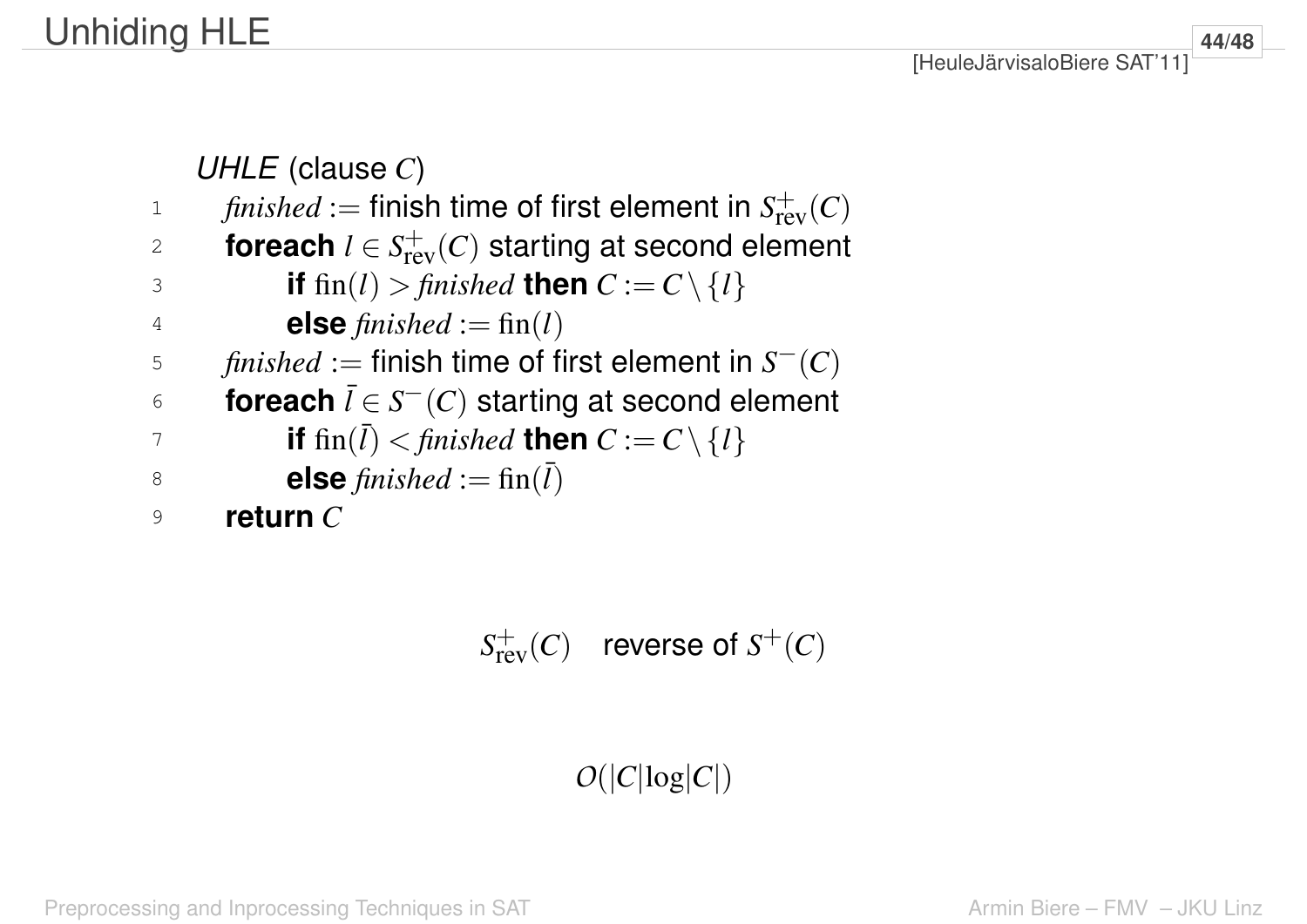|    |            | Stamp (literal <i>l</i> , integer stamp)                                                                       |
|----|------------|----------------------------------------------------------------------------------------------------------------|
| 1  | <b>BSC</b> | stamp := $stamp + 1$                                                                                           |
| 2  | BSC        | $\text{dsc}(l) := \text{stamp}; \text{obs}(l) := \text{stamp}$                                                 |
| 3  | ELS        | // l represents a SCC<br>$flag := true$                                                                        |
| 4  | ELS        | // push <i>l</i> on SCC stack<br>S.push(l)                                                                     |
| 5  | BSC        | for each $(\bar{l} \vee l') \in F_2$                                                                           |
| 6  | TRD        | if $\text{dsc}(l) < \text{obs}(l')$ then $F := F \setminus \{(\overline{l} \vee l')\}$ ; continue              |
| 7  | FLE        | if $\text{dsc}(\text{root}(l)) \leq \text{obs}(\bar{l}')$ then                                                 |
| 8  | FLE        | $l_{\text{failed}} := l$                                                                                       |
| 9  | FLE        | while $\text{dsc}(l_{\text{failed}}) > \text{obs}(l')$ do $l_{\text{failed}} := \text{prt}(l_{\text{failed}})$ |
| 10 | FLE        | $F := F \cup \{(l_{\text{failed}})\}\$                                                                         |
| 11 | FLE        | if $\text{dsc}(\bar{l}') \neq 0$ and $\text{fin}(\bar{l}') = 0$ then continue                                  |
| 12 | BSC        | if $\text{dsc}(l')=0$ then                                                                                     |
| 13 | <b>BSC</b> | $prt(l') := l$                                                                                                 |
| 14 | BSC        | $root(l') := root(l)$                                                                                          |
| 15 | BSC        | stamp := $Stamp(l', stamp)$                                                                                    |
| 16 | ELS        | if fin( $l'$ ) = 0 and $\text{dsc}(l') < \text{dsc}(l)$ then                                                   |
| 17 | ELS        | $\text{dsc}(l) := \text{dsc}(l')$ ; $\text{flag} := \text{false}$ // l is equivalent to l'                     |
| 18 | OBS        | $obs(l') := stamp$ // set last observed time attribute                                                         |
| 19 | ELS        | $\frac{1}{2}$ if l represents a SCC<br>if $flag = true$ then                                                   |
| 20 | BSC        | stamp := stamp + 1                                                                                             |
| 21 | ELS        | do                                                                                                             |
| 22 | ELS        | // get equivalent literal<br>$l' := S.pop()$                                                                   |
| 23 | ELS        | // assign equal discovered time<br>$\operatorname{dsc}(l') := \operatorname{dsc}(l)$                           |
| 24 | BSC        | // assign equal finished time<br>$fin(l') := stamp$                                                            |
| 25 | ELS        | while $l' \neq l$                                                                                              |
|    | 26 BSC     | return stamp                                                                                                   |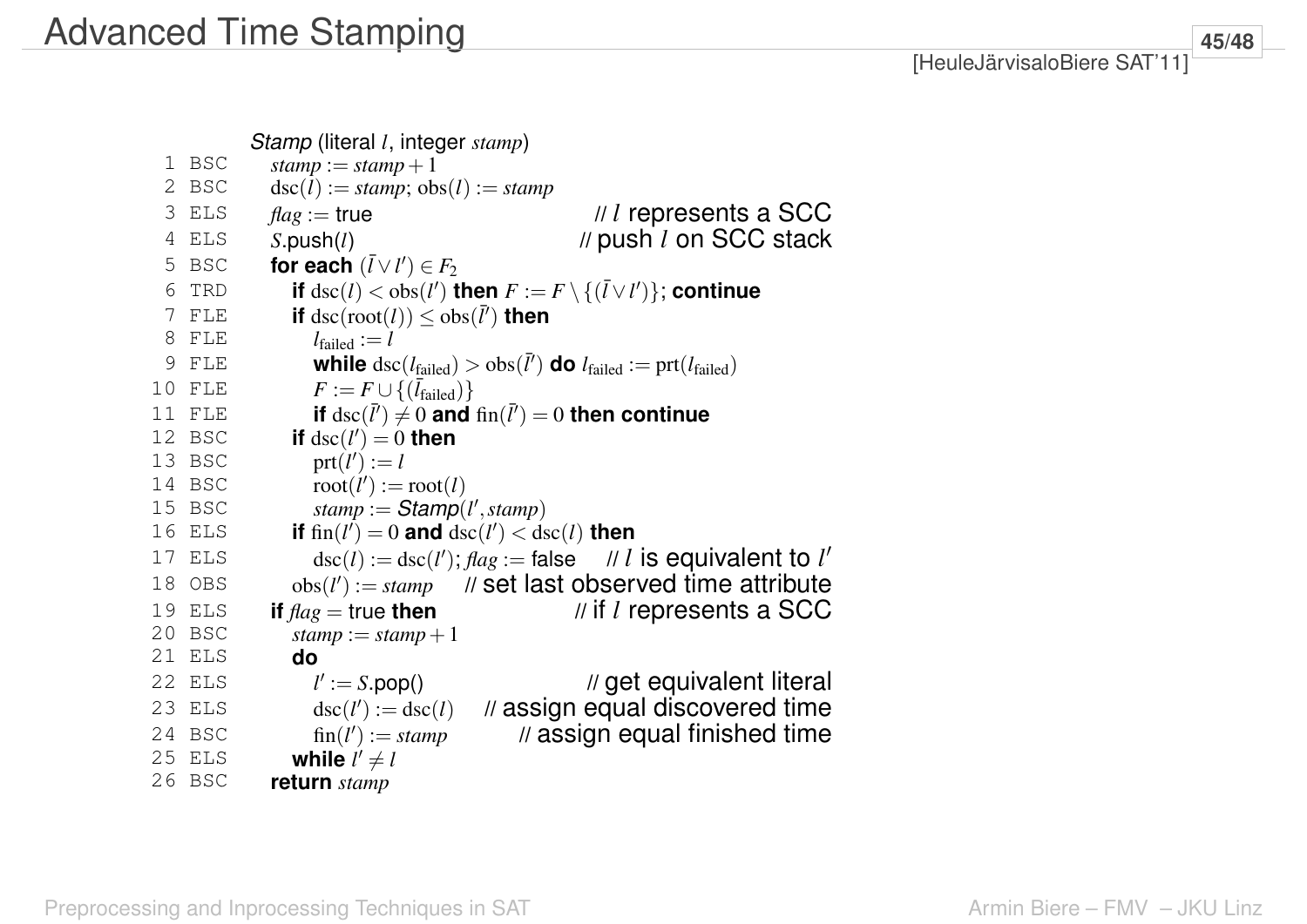**46/48**

- implemented as one inprocessing phase in our SAT solver Lingeling beside variable elimination, distillation, blocked clause elimination, probing, ...
- bursts of randomized DFS rounds and sweeping over the whole formula
- fast enough to be applicable to large learned clauses as well unhiding is particullary effective for learned clauses
- beside UHTE and UHLE we also have added hyper binary resolution UHBR not useful in practice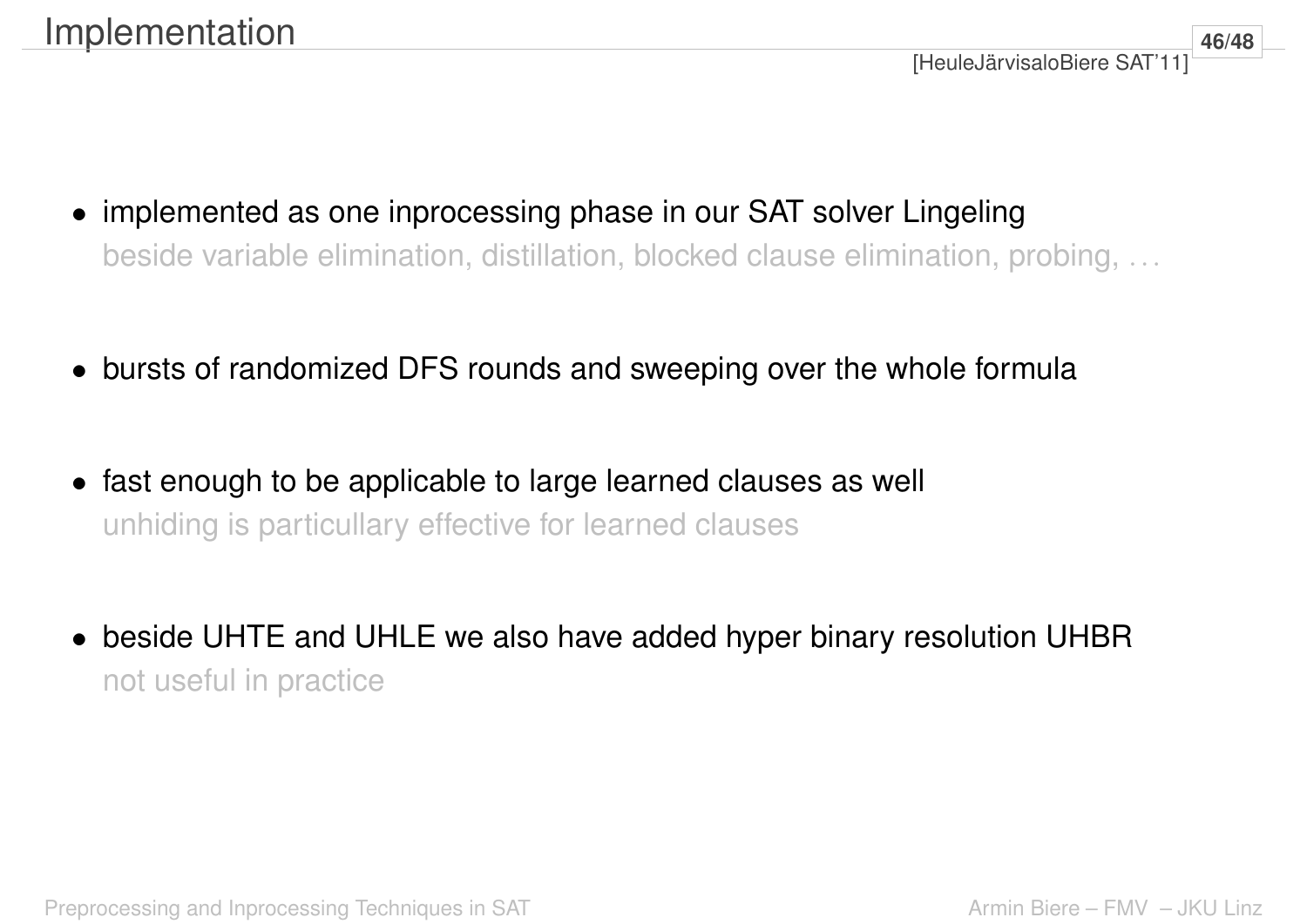## Lingeling 571 on SAT'09 Competition Application Benchmarks

[HeuleJärvisaloBiere SAT'11]

| configuration         | SOI | sat | $\lfloor$ uns $\lfloor$ | unhd    | simp     | elim  |
|-----------------------|-----|-----|-------------------------|---------|----------|-------|
| adv.stamp (no uhbr)   | 188 | 78  | 110                     | 7.1%    | 33.0%    | 16.1% |
| adv.stamp (w/uhbr)    | 184 | 75  | 109                     | 7.6%    | 32.8%    | 15.8% |
| basic stamp (no uhbr) | 183 | 73  | 110                     | 6.8%    | 32.3%    | 15.8% |
| basic stamp (w/uhbr)  | 183 | 73  | 110                     | 7.4%    | $32.8\%$ | 15.8% |
| no unhiding           | 180 | 74  | 106                     | $0.0\%$ | 28.6%    | 17.6% |

| configuration         | hte | stamp | redundant | hle            | redundant | units          | stamp |
|-----------------------|-----|-------|-----------|----------------|-----------|----------------|-------|
| adv.stamp (no uhbr)   | 22  | 64%   | 59%       | 291            | 77.6%     | 935            | 57%   |
| adv.stamp (w/uhbr)    | 26  | 67%   | 70%       | 278            | 77.9%     | 941            | 58%   |
| basic stamp (no uhbr) | 6   | $0\%$ | 52%       | 296            | 78.0%     | 273            | $0\%$ |
| basic stamp (w/uhbr)  |     | $0\%$ | 66%       | 288            | 76.7%     | 308            | 0%    |
| no unhiding           |     | $0\%$ | $0\%$     | $\overline{0}$ | 0.0%      | $\overline{0}$ | $0\%$ |

similar results for crafted and SAT'10 Race instances